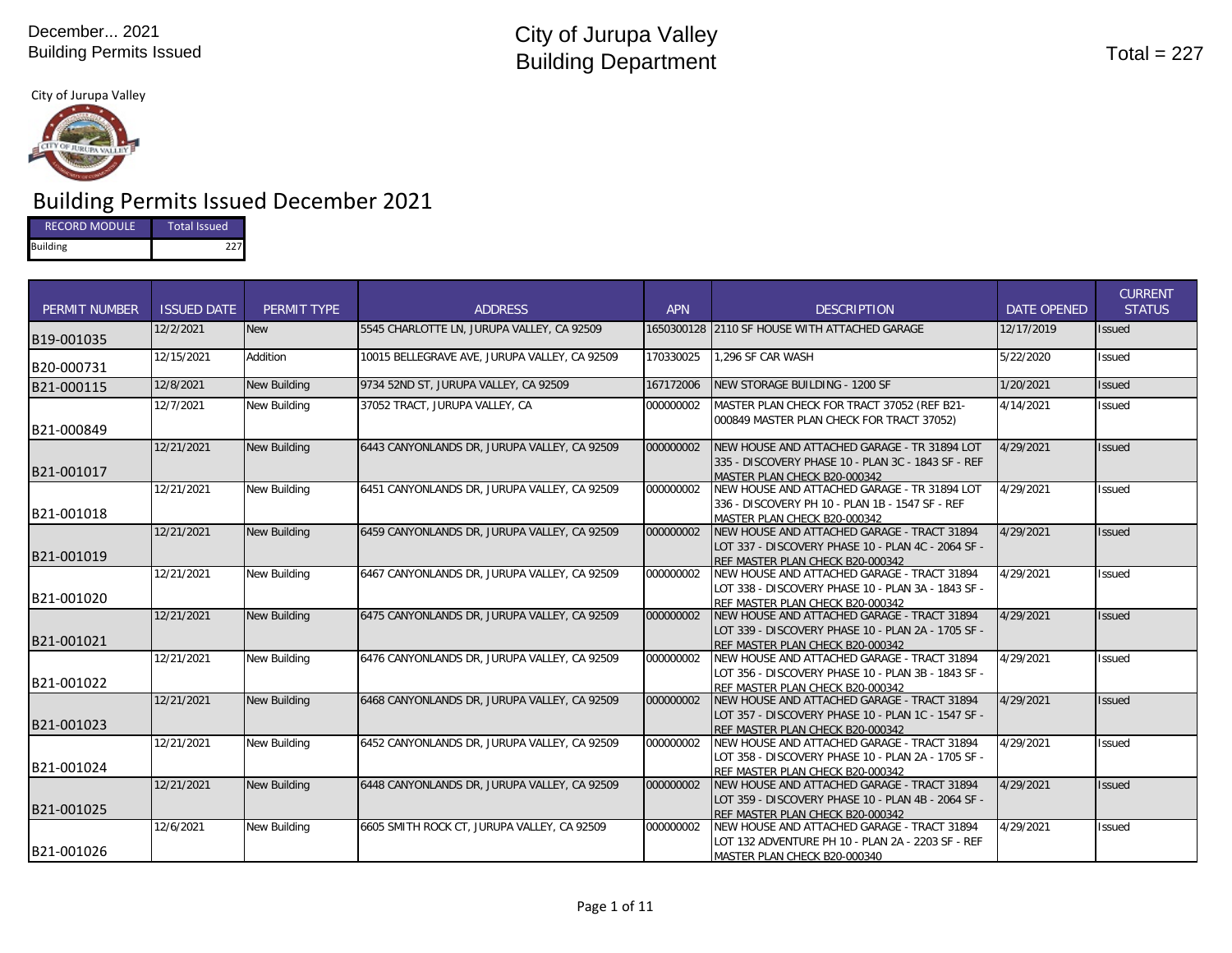|                      |                    |                     |                                             |            |                                                                                  |                    | <b>CURRENT</b> |
|----------------------|--------------------|---------------------|---------------------------------------------|------------|----------------------------------------------------------------------------------|--------------------|----------------|
| <b>PERMIT NUMBER</b> | <b>ISSUED DATE</b> | PERMIT TYPE         | <b>ADDRESS</b>                              | <b>APN</b> | <b>DESCRIPTION</b>                                                               | <b>DATE OPENED</b> | <b>STATUS</b>  |
|                      | 12/6/2021          | <b>New Building</b> | 6597 SMITH ROCK CT, JURUPA VALLEY, CA 92509 | 000000002  | NEW HOUSE AND ATTACHED GARAGE - TRACT 31894                                      | 4/29/2021          | <b>Issued</b>  |
| B21-001027           |                    |                     |                                             |            | LOT 133 ADVENTURE PH 10 - PLAN 1B - 1792 SF - REF                                |                    |                |
|                      |                    |                     |                                             |            | MASTER PLAN CHECK B20-000340                                                     |                    |                |
|                      | 12/6/2021          | New Building        | 6589 SMITH ROCK CT, JURUPA VALLEY, CA 92509 | 000000002  | NEW HOUSE AND ATTACHED GARAGE - TRACT 31894                                      | 4/29/2021          | <b>Issued</b>  |
| B21-001028           |                    |                     |                                             |            | LOT 134 ADVENTURE PH 10 - PLAN 3D- 2590 SF - REF<br>MASTER PLAN CHECK B20-000340 |                    |                |
|                      | 12/6/2021          | <b>New Building</b> | 6581 SMITH ROCK CT, JURUPA VALLEY, CA 92509 | 000000002  | NEW HOUSE AND ATTACHED GARAGE - TRACT 31894                                      | 4/29/2021          | <b>Issued</b>  |
|                      |                    |                     |                                             |            | LOT 135 ADVENTURE PH 10 - PLAN 2B - 2203 SF - REF                                |                    |                |
| B21-001029           |                    |                     |                                             |            | MASTER PLAN CHECK B20-000340                                                     |                    |                |
|                      | 12/6/2021          | <b>New Building</b> | 6582 SMITH ROCK CT, JURUPA VALLEY, CA 92509 | 000000002  | NEW HOUSE AND ATTACHED GARAGE - TRACT 31894                                      | 4/29/2021          | <b>Issued</b>  |
|                      |                    |                     |                                             |            | LOT 136 ADVENTURE PH 10 - PLAN 3A - 2590 SF - REF                                |                    |                |
| B21-001030           |                    |                     |                                             |            | MASTER PLAN CHECK B20-000340                                                     |                    |                |
|                      | 12/6/2021          | <b>New Building</b> | 6590 SMITH ROCK CT, JURUPA VALLEY, CA 92509 | 000000002  | NEW HOUSE AND ATTACHED GARAGE - TRACT 31894                                      | 4/29/2021          | <b>Issued</b>  |
| B21-001031           |                    |                     |                                             |            | LOT 137 ADVENTURE PH 10 - PLAN 1A - 1792 SF - REF                                |                    |                |
|                      | 12/6/2021          | <b>New Building</b> | 6598 SMITH ROCK CT, JURUPA VALLEY, CA 92509 | 000000002  | MASTER PLAN CHECK B20-000340<br>NEW HOUSE AND ATTACHED GARAGE - TRACT 31894      | 4/29/2021          | <b>Issued</b>  |
|                      |                    |                     |                                             |            | LOT 138 ADVENTURE PH 10 - PLAN 2D - 2203 SF - REF                                |                    |                |
| B21-001032           |                    |                     |                                             |            | MASTER PLAN CHECK B20-000340                                                     |                    |                |
|                      | 12/6/2021          | <b>New Building</b> | 6606 SMITH ROCK CT, JURUPA VALLEY, CA 92509 | 000000002  | NEW HOUSE AND ATTACHED GARAGE - TRACT 31894                                      | 4/29/2021          | <b>Issued</b>  |
|                      |                    |                     |                                             |            | LOT 139 ADVENTURE PH 10 - PLAN 1D - 1792 SF - REF                                |                    |                |
| B21-001033           |                    |                     |                                             |            | MASTER PLAN CHECK B20-000340                                                     |                    |                |
|                      | 12/16/2021         | Alteration          | 3818 HUNTER ST, #A, JURUPA VALLEY, CA 92509 | 170070020  | MASTER PLAN CHECK FOR REMODEL AND ROOM                                           | 5/12/2021          | Issued         |
|                      |                    |                     |                                             |            | ADDITIONS FOR UNITS 1, 2 & 3 UNIT 1 IS A SEPARATE                                |                    |                |
| B21-001127           |                    |                     |                                             |            | HOUSE. UNITS 2 & 3 ARE A DUPLEX                                                  |                    |                |
| B21-001263           | 12/1/2021          | Addition            | 11729 HOLMES AVE, JURUPA VALLEY, CA 91752   | 157181007  | 685 SF ADDITION TO SFD AND REMODEL C & D PLAN                                    | 6/1/2021           | <b>Issued</b>  |
| B21-001379           | 12/28/2021         | Addition            | 5952 PALENCIA DR, JURUPA VALLEY, CA 92509   | 166282011  | 1,043 SF TWO STORY ADDITION C & D PLAN                                           | 6/15/2021          | Issued         |
|                      | 12/7/2021          | <b>New Building</b> | 8263 MIRAMAR CIR, JURUPA VALLEY, CA 92509   | 166603020  | 495 SF DETACHED ADU WITH ATTACHED PATIO C & D                                    | 6/30/2021          | <b>Issued</b>  |
| B21-001622           |                    |                     |                                             |            | <b>PLAN</b>                                                                      |                    |                |
| B21-001876           | 12/8/2021          | <b>New Building</b> | 5231 RIVERVIEW DR, JURUPA VALLEY, CA 92509  | 186200003  | GARAGE / DETACHED 440 SF                                                         | 7/27/2021          | Issued         |
| B21-001894           | 12/28/2021         | <b>New Building</b> | 37893 TRACT, JURUPA VALLEY, CA 92509        | 000000002  | MASTER PLAN CHECK FOR TRACT 37893 - SEC AGATE<br><b>AND MISSION</b>              | 7/29/2021          | <b>Issued</b>  |
| B21-001901           | 12/7/2021          | Alteration          | 11150 INLAND AVE, JURUPA VALLEY, CA 91752   | 156310080  | <b>INSTALL STORAGE RACKS</b>                                                     | 7/30/2021          | Issued         |
|                      | 12/28/2021         | <b>Demolition</b>   | 7586 JURUPA RD, JURUPA VALLEY, CA 92509     | 183030014  | DEMOLISH 1 BURNT HOUSE AND 1 WOODEN BARN C &                                     | 8/31/2021          | <b>Issued</b>  |
| B21-002146           |                    |                     |                                             |            | <b>D PLAN</b>                                                                    |                    |                |
| B21-002263           | 12/1/2021          | New Building        | 4474 PEDLEY RD, JURUPA VALLEY, CA 92509     | 169203001  | LEGALIZE HORSE STALLS 2512 SF                                                    | 9/14/2021          | Closed - Final |
|                      | 12/16/2021         | Demolition          | 3401 ETIWANDA AVE, JURUPA VALLEY, CA 91752  | 156150069  | MASTER PLAN CHECK FOR DEMO OF WAREHOUSE                                          | 9/15/2021          | <b>Issued</b>  |
|                      |                    |                     |                                             |            | BUILDING #711 - REMOVE BUILDING, AC/CONC PAVING,                                 |                    |                |
|                      |                    |                     |                                             |            | UTILITIES, RAILROAD SPURS, POWER POLES (AND FOR                                  |                    |                |
|                      |                    |                     |                                             |            | 8 OTHER BUILDINGS UNJDER SEPARATE PERMITS)                                       |                    |                |
| B21-002269           |                    |                     |                                             |            |                                                                                  |                    |                |
| B21-002270           | 12/16/2021         | <b>Demolition</b>   | 3401 ETIWANDA AVE, JURUPA VALLEY, CA 91752  | 156150069  | DEMO WAREHOUSE BUILDING #721 - REFERENCE                                         | 9/15/2021          | <b>Issued</b>  |
|                      | 12/16/2021         | <b>Demolition</b>   | 3401 ETIWANDA AVE, JURUPA VALLEY, CA 91752  | 156150069  | MASTER PLAN CHECK B21-002269<br>DEMO WAREHOUSE BUILDING #731 - REFERENCE         | 9/15/2021          | <b>Issued</b>  |
| B21-002271           |                    |                     |                                             |            | MASTER PLAN CHECK B21-002269                                                     |                    |                |
|                      | 12/16/2021         | <b>Demolition</b>   | 3401 ETIWANDA AVE, JURUPA VALLEY, CA 91752  | 156150069  | DEMO WAREHOUSE BUILDING #811 - REFERENCE                                         | 9/15/2021          | <b>Issued</b>  |
| B21-002272           |                    |                     |                                             |            | MASTER PLAN CHECK B21-002269                                                     |                    |                |
|                      | 12/16/2021         | Demolition          | 3401 ETIWANDA AVE, JURUPA VALLEY, CA 91752  | 156150069  | DEMO WAREHOUSE BUILDING #821 - REFERENCE                                         | 9/15/2021          | <b>Issued</b>  |
| B21-002273           |                    |                     |                                             |            | MASTER PLAN CHECK B21-002269                                                     |                    |                |
|                      | 12/16/2021         | <b>Demolition</b>   | 3401 ETIWANDA AVE, JURUPA VALLEY, CA 91752  | 156150069  | DEMO WAREHOUSE BUILDING #831 - REFERENCE                                         | 9/15/2021          | <b>Issued</b>  |
| B21-002274           |                    |                     |                                             |            | MASTER PLAN CHECK B21-002269                                                     |                    |                |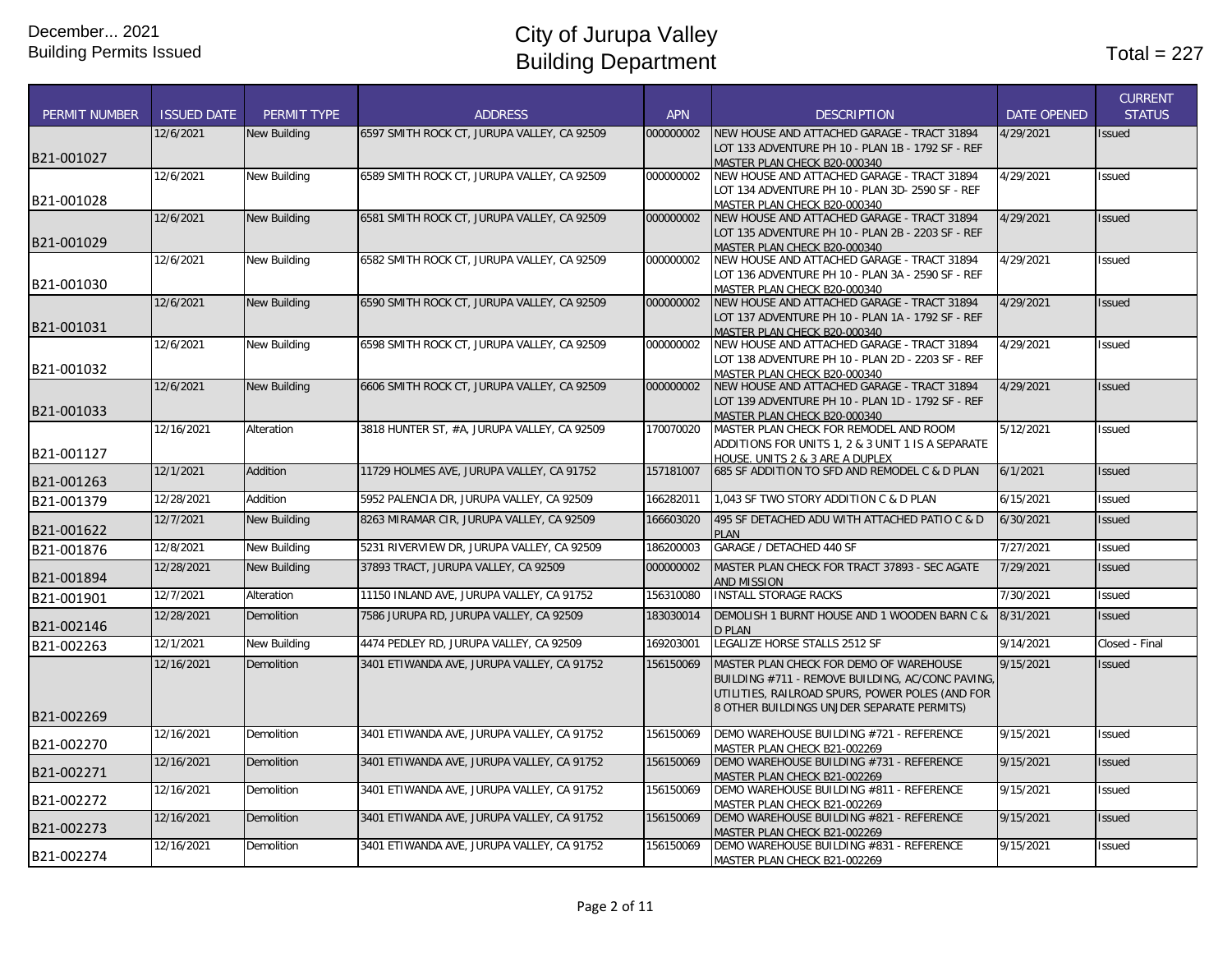|                      |                    |                          |                                                       |            |                                                                                                                                                                               |                    | <b>CURRENT</b> |
|----------------------|--------------------|--------------------------|-------------------------------------------------------|------------|-------------------------------------------------------------------------------------------------------------------------------------------------------------------------------|--------------------|----------------|
| <b>PERMIT NUMBER</b> | <b>ISSUED DATE</b> | PERMIT TYPE              | <b>ADDRESS</b>                                        | <b>APN</b> | <b>DESCRIPTION</b>                                                                                                                                                            | <b>DATE OPENED</b> | <b>STATUS</b>  |
| B21-002275           | 12/16/2021         | Demolition               | 3401 ETIWANDA AVE, JURUPA VALLEY, CA 91752            | 156150069  | DEMO WAREHOUSE BUILDING #911 - REFERENCE<br>MASTER PLAN CHECK B21-002269                                                                                                      | 9/15/2021          | Issued         |
| B21-002276           | 12/16/2021         | Demolition               | 3401 ETIWANDA AVE, JURUPA VALLEY, CA 91752            | 156150069  | DEMO WAREHOUSE BUILDING #921 - REFERENCE<br>MASTER PLAN CHECK B21-002269                                                                                                      | 9/15/2021          | Issued         |
| B21-002277           | 12/16/2021         | <b>Demolition</b>        | 3401 ETIWANDA AVE, JURUPA VALLEY, CA 91752            | 156150069  | DEMO WAREHOUSE BUILDING #931 - REFERENCE<br>MASTER PLAN CHECK B21-002269                                                                                                      | 9/15/2021          | <b>Issued</b>  |
| B21-002457           | 12/16/2021         | Alteration               | 3818 HUNTER ST, #1, JURUPA VALLEY, CA 92509           | 170070020  | REMODEL AND ROOM ADDITION - UNIT 1 - REFERENCE<br>MASTER PLAN CHECK B21-001127                                                                                                | 10/6/2021          | Issued         |
| B21-002458           | 12/16/2021         | Alteration               | 3818 HUNTER ST, #2, JURUPA VALLEY, CA 92509           | 170070020  | REMODEL AND ROOM ADDITION - UNIT 2 - REFERENCE<br>MASTER PLAN CHECK B21-001127                                                                                                | 10/6/2021          | Issued         |
| B21-002459           | 12/16/2021         | Alteration               | 3818 HUNTER ST, #3, JURUPA VALLEY, CA 92509           | 170070020  | REMODEL AND ROOM ADDITION - UNIT 3 - REFERENCE 10/6/2021<br>MASTER PLAN CHECK B21-001127                                                                                      |                    | Issued         |
| B21-002462           | 12/9/2021          | <b>New Building</b>      | 4546 PRAIRIE VIEW DR, JURUPA VALLEY, CA 92509         | 171250006  | NEW DETACHED ADU 749 SQFT                                                                                                                                                     | 10/6/2021          | <b>Issued</b>  |
| B21-002493           | 12/28/2021         | Addition                 | 5014 NEWCASTLE ST, JURUPA VALLEY, CA 92509            | 167132004  | LEGALIZE 257 SF ADDITION                                                                                                                                                      | 10/11/2021         | Issued         |
| B21-002590           | 12/28/2021         | Addition                 | 4485 FAIRBANKS AVE, JURUPA VALLEY, CA 92509           | 183140012  | ADU: CONVERT 553 SF EXISTING MASTER BEDROOM<br>AND NEW 150 SF ADDITION FOR A TOTAL OF 703 SF<br>ATTACHED ADU WITH 48 SF ATTAHCED PORCH C & D<br>PI AN                         | 10/18/2021         | Issued         |
|                      | 12/15/2021         | Mechanical               | 11914 64TH ST, JURUPA VALLEY, CA 91752                | 152372004  | HVAC CHANGEOUT: (2) 4 TON AC UNITS LOCATED IN<br>SAME LOCATION AS EXISTING IN SIDE YARD AND (2)<br>80BK BTU FURNANCE LOCATED IN SAME LOCATION AS<br><b>EXISTING IN CLOSET</b> | 10/19/2021         | Issued         |
| B21-002602           | 12/7/2021          | Alteration               | 10935 LIMONITE AVE, JURUPA VALLEY, CA 91752           | 161300008  | CELL SITE MODIFICATION                                                                                                                                                        | 10/21/2021         | Issued         |
| B21-002617           | 12/21/2021         | Addition                 | 6915 VISTA DEL VERDE, JURUPA VALLEY, CA 92509         | 185240001  | CONVERT 852 SF SUNROOM AND 605 SF PATIO BACK                                                                                                                                  | 10/29/2021         | Issued         |
| B21-002680           |                    |                          |                                                       |            | TO ITS ORIGINAL PERMITED USE                                                                                                                                                  |                    |                |
| B21-002698           | 12/1/2021          | Plumbing                 | 6625 AZUSA CT, JURUPA VALLEY, CA 92509                | 177273015  | WATER HEATER CHANGEOUT: 40 GAL / LOCATED IN<br>SAME LOCATION AS EXISTING IN GARAGE                                                                                            | 11/2/2021          | <b>Issued</b>  |
| B21-002701           | 12/23/2021         | Alteration               | 6377 LIMONITE FRONTAGE RD, JURUPA VALLEY, CA<br>92509 | 186080009  | <b>CELL SITE MODIFICATION</b>                                                                                                                                                 | 11/2/2021          | Issued         |
| B21-002723           | 12/1/2021          | Mechanical               | 6790 CONDOR DR, JURUPA VALLEY, CA 92509               | 183181004  | HVAC CHANGEOUT: 80K BTUS / INSTALLED IN SAME<br>OCATION AS EXISTING IN GARAGE                                                                                                 | 11/4/2021          | Closed - Final |
| B21-001644-R.01      | 12/6/2021          | <b>Building Revision</b> | 11033 PLUTO PL, JURUPA VALLEY, CA 91752               | 160163017  | REVISED PATIO LAYOUT AND SQAURE FOOTAGE TO<br>COMPY WITH SET BACKS                                                                                                            | 11/10/2021         | <b>Issued</b>  |
| B21-002785           | 12/20/2021         | Plumbing                 | 5720 CAMINO REAL, JURUPA VALLEY, CA 92509             | 185062006  | WATER HEATER CHNAGEOUT: 40 GAL / LOCATED IN<br>SAME LOCATION AS EXISTING IN GARAGE                                                                                            | 11/11/2021         | <b>Issued</b>  |
| B21-002797           | 12/2/2021          | Mechanical               | 6368 JADE ST, JURUPA VALLEY, CA 92509                 | 182093003  | FAU CHNAGEOUT: 70K BTUS / INSTALLED IN SAME<br>LOCATION AS EXISTING IN ATTIC                                                                                                  | 11/15/2021         | Issued         |
| B21-002809           | 12/3/2021          | Mechanical               | 3334 GRANDVIEW AVE, JURUPA VALLEY, CA 92509           | 179053002  | HVAC CHNAGEOUT: 30K BTUS / INSTALLED IN SAME<br>LOCATION AS EXISTING IN CLOSET                                                                                                | 11/16/2021         | <b>Issued</b>  |
| B21-002810           | 12/3/2021          | Mechanical               | 7926 LAKESIDE DR, JURUPA VALLEY, CA 92509             | 166281018  | DUCT CHNAGEOUT: (8) R-6 DUCTS IN ATTIC                                                                                                                                        | 11/16/2021         | Issued         |
| B21-002811           | 12/3/2021          | Plumbing                 | 8620 TERRIE TER, JURUPA VALLEY, CA 92509              | 169322001  | WATER HEATER CHANGEOUT: 40 GAL / LOCATED IN<br>SAME LOCATION AS EXISTING IN GARAGE                                                                                            | 11/16/2021         | <b>Issued</b>  |
| B21-002813           | 12/3/2021          | Mechanical               | 5433 GALAXY LN, JURUPA VALLEY, CA 91752               | 160151041  | HVAC CHANGEOUT: 80K BTUS / INSTALLED IN SAME<br><b>OCATION AS EXISTING IN CLOSET</b>                                                                                          | 11/16/2021         | Issued         |
| B21-002814           | 12/20/2021         | Mechanical               | 5085 NEWCASTLE ST, JURUPA VALLEY, CA 92509            | 167131032  | NEW ROOF MOUNTED HVAC                                                                                                                                                         | 11/16/2021         | Issued         |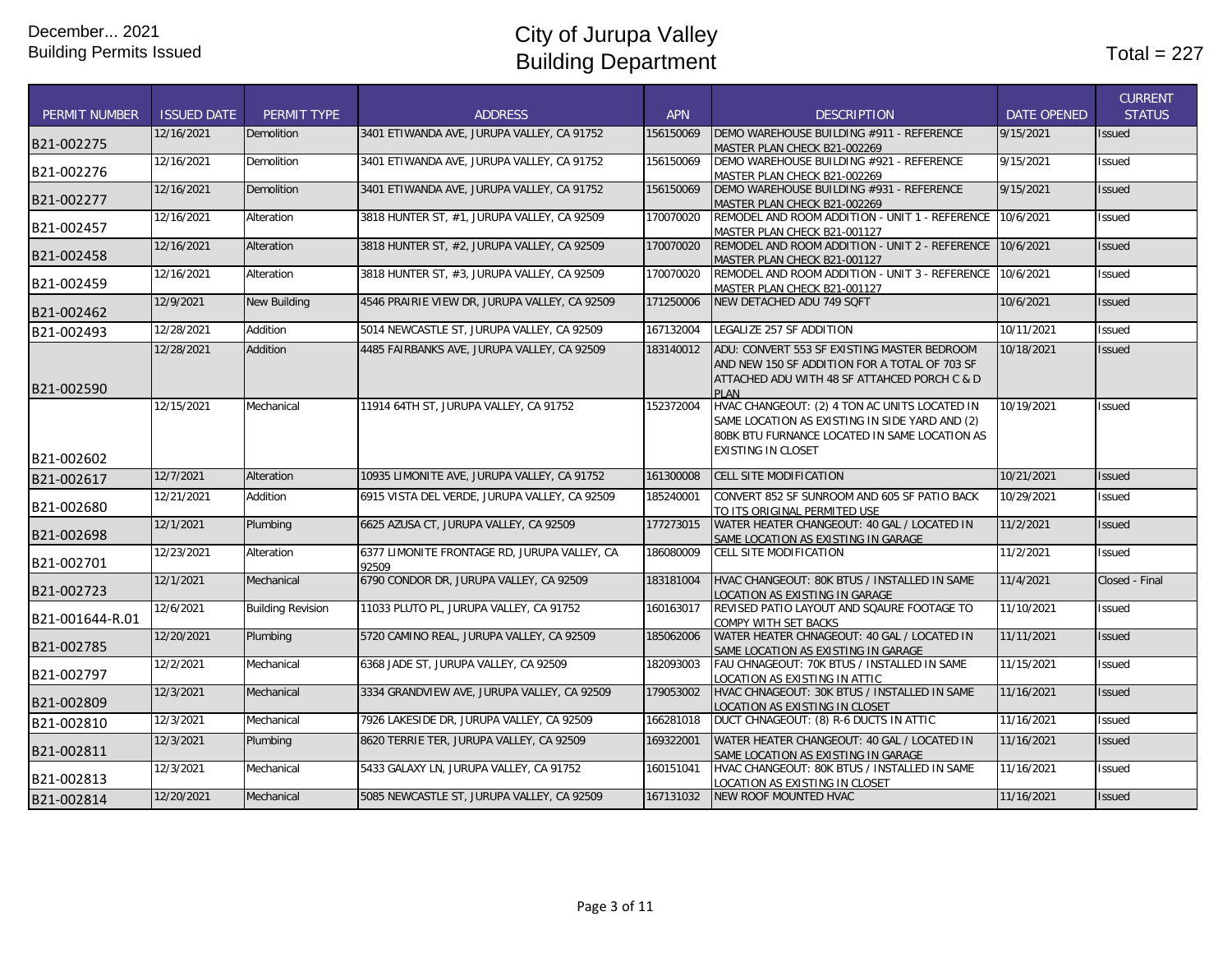| <b>PERMIT NUMBER</b> | <b>ISSUED DATE</b> | <b>PERMIT TYPE</b>        | <b>ADDRESS</b>                                            | <b>APN</b> | <b>DESCRIPTION</b>                                                                                        | <b>DATE OPENED</b> | <b>CURRENT</b><br><b>STATUS</b> |
|----------------------|--------------------|---------------------------|-----------------------------------------------------------|------------|-----------------------------------------------------------------------------------------------------------|--------------------|---------------------------------|
|                      | 12/28/2021         | Deferred Submittal        | 11032 CANTU GALLEANO RANCH RD, JURUPA VALLEY,<br>CA 91752 | 156350025  | FOUNDATION ONLY FOR CONCRETE TILT-UP BUILDING 11/22/2021<br>FOR OFFICE AND WAREHOUSE USE HORIZON BUSINESS |                    | <b>Issued</b>                   |
|                      |                    |                           |                                                           |            | PARK - FULL PERMIT ISSUED 8/25/21 - DEFERRED                                                              |                    |                                 |
| B19-000848-D.01      |                    |                           |                                                           |            | SUBMITTAL FOR IRRIGATION LINES AND CONTROLLERS                                                            |                    |                                 |
|                      | 12/16/2021         | <b>Deferred Submittal</b> | 11032 CANTU GALLEANO RANCH RD, JURUPA VALLEY,             | 156350025  | FOUNDATION ONLY FOR CONCRETE TILT-UP BUILDING 11/22/2021                                                  |                    | <b>Issued</b>                   |
|                      |                    |                           | CA 91752                                                  |            | FOR OFFICE AND WAREHOUSE USE HORIZON BUSINESS<br>PARK - FULL PERMIT ISSUED 8/25/21 - DEFFERED             |                    |                                 |
| B19-000848-D.03      |                    |                           |                                                           |            | SUBMITTAL FOR ROOF JOISTS                                                                                 |                    |                                 |
|                      | 12/28/2021         | Deferred Submittal        | 11032 CANTU GALLEANO RANCH RD, JURUPA VALLEY,             | 156350025  | FOUNDATION ONLY FOR CONCRETE TILT-UP BUILDING                                                             | 11/22/2021         | Issued                          |
|                      |                    |                           | CA 91752                                                  |            | FOR OFFICE AND WAREHOUSE USE HORIZON BUSINESS                                                             |                    |                                 |
|                      |                    |                           |                                                           |            | PARK - FULL PERMIT ISSUED 8/25/21- DEFERRED<br>SUBMITTAL FOR STORE FRONT GLASS AND GLAZING                |                    |                                 |
| B19-000848-D.04      |                    |                           |                                                           |            |                                                                                                           |                    |                                 |
| B21-002584-R.01      | 12/22/2021         | <b>Building Revision</b>  | 5078 MARLATT ST, JURUPA VALLEY, CA 91752                  | 159202004  | NO LONGER UPGRADING MAIN PANEL BUT INSTALLING<br>NEW 125A SUB PANEL                                       | 11/22/2021         | <b>Issued</b>                   |
|                      | 12/2/2021          | Electrical                | 4732 CYDNEY CIR, JURUPA VALLEY, CA 92509                  | 166661013  | BATTERY BACKUP: INSTALL (1) TESLA POWERWALL /                                                             | 11/24/2021         | Issued                          |
| B21-002874           |                    |                           |                                                           |            | SUB PANEL: NEW 200 AMP SUB PANEL                                                                          |                    |                                 |
|                      | 12/30/2021         | Miscellaneous             | 6598 20TH ST, JURUPA VALLEY, CA 92509                     | 000000002  | TRASH ENC, SEAT WALL, LIGHT POLE BASE, DUGOUT,                                                            | 11/29/2021         | <b>Issued</b>                   |
| B21-002888           |                    |                           |                                                           |            | CHAIN LINK BACKSTOP FOR PARK - TRACT 31894 LOT<br>404                                                     |                    |                                 |
| B21-002891           | 12/6/2021          | Electrical                | 5744 ASH ST, JURUPA VALLEY, CA 92509                      | 162131011  | <b>TESLA POWER WALL</b>                                                                                   | 11/29/2021         | <b>Issued</b>                   |
| B21-002901           | 12/3/2021          | Re-Roof                   | 6640 NATHENE LN, JURUPA VALLEY, CA 92509                  | 175043007  | REROOF: REMOVE EXSTING TILE AND REPLACE<br>UNDERLAYMENT THEN REINSTALL THE EXISTING TILES                 | 11/30/2021         | <b>Issued</b>                   |
|                      | 12/13/2021         | Plumbing                  | 5625 BELLA DR, JURUPA VALLEY, CA 92509                    | 178212023  | EXPECT ON THE PORTION FOR SOLAR<br>WATER HEATER CHANGEOUT: 30 GAL / INSTALLED IN                          | 11/30/2021         | <b>Issued</b>                   |
| B21-002905           |                    |                           |                                                           |            | SAME LOCATION AS EXISTING IN GARAGE                                                                       |                    |                                 |
|                      | 12/7/2021          | <b>Building Revision</b>  | 6423 ALTON ST, JURUPA VALLEY, CA 92509                    | 182091011  | REVISION( LAYOUT CHANGEOUT) SOLAR PV SYSTEM /                                                             | 11/30/2021         | <b>Issued</b>                   |
| B21-001888-R.01      |                    |                           |                                                           |            | 3.160 DC KW / 8 PANELS / 8 MICRO INVERTERS / MPU<br><b>FROM 100A TO 125A</b>                              |                    |                                 |
| B21-002910           | 12/1/2021          | Re-Roof                   | 4814 RIVERVIEW DR, JURUPA VALLEY, CA 92509                | 181230035  | RE ROOF HOUSE AND GARAGE ONLY                                                                             | 12/1/2021          | Closed - Final                  |
| B21-002911           | 12/1/2021          | Plumbing                  | 6153 JENNIFER LN, JURUPA VALLEY, CA 92509                 | 185412029  | REPLACE 50 GAL WATER HEATER IN SAME LOCATION IN 12/1/2021<br>GARAGE                                       |                    | <b>Issued</b>                   |
| B21-002912           | 12/1/2021          | Mechanical                | 6153 JENNIFER LN, JURUPA VALLEY, CA 92509                 | 185412029  | REPLACE 60 K BTU FURNACE IN LIVING ROOM                                                                   | 12/1/2021          | Closed - Final                  |
| B21-002914           | 12/1/2021          | Mechanical                | 10070 WOODBRIDGE LN, JURUPA VALLEY, CA 92509              | 167362003  | REPLACE 80 K BTU FURNACE SAME LOCATION IN ATTIC 12/1/2021                                                 |                    | <b>Issued</b>                   |
| B21-002402-R.01      | 12/14/2021         | <b>Building Revision</b>  | 6830 BANK SIDE DR, JURUPA VALLEY, CA 91752                | 157320052  | CHANGE PANEL MODEL FROM LONG 350 TO OCELL 380                                                             | 12/3/2021          | Issued                          |
| B21-002576-R.01      | 12/14/2021         | <b>Building Revision</b>  | 4865 SNAP DRAGON ST, JURUPA VALLEY, CA 91752              | 160291005  | CHANGED PANEL MODEL FROM LONG 350 TO OCELL<br>380/107                                                     | 12/3/2021          | <b>Issued</b>                   |
| B21-002388-R.01      | 12/14/2021         | <b>Building Revision</b>  | 6064 PEREGRINE DR, JURUPA VALLEY, CA 91752                | 160350017  | CHANGE PLANS FROM LONG 350 TO (33) QCELL 380 /<br>IO7                                                     | 12/3/2021          | <b>Issued</b>                   |
| B21-002924           | 12/3/2021          | Electrical                | 5327 STARLING DR, JURUPA VALLEY, CA 91752                 | 160472002  | INSTALL 240V / 60AMP CIRCUIT FOR EV CHARGER                                                               | 12/3/2021          | <b>Issued</b>                   |
|                      | 12/13/2021         | Mechanical                | 9007 64TH ST, JURUPA VALLEY, CA 92509                     | 163070027  | WALL HEATER CHANGEOUT: 35K BTUS / INSTALLED IN                                                            | 12/3/2021          | <b>Issued</b>                   |
| B21-002926           |                    |                           |                                                           |            | SAME LOCATION AS EXISTING IN HALLWAY                                                                      |                    |                                 |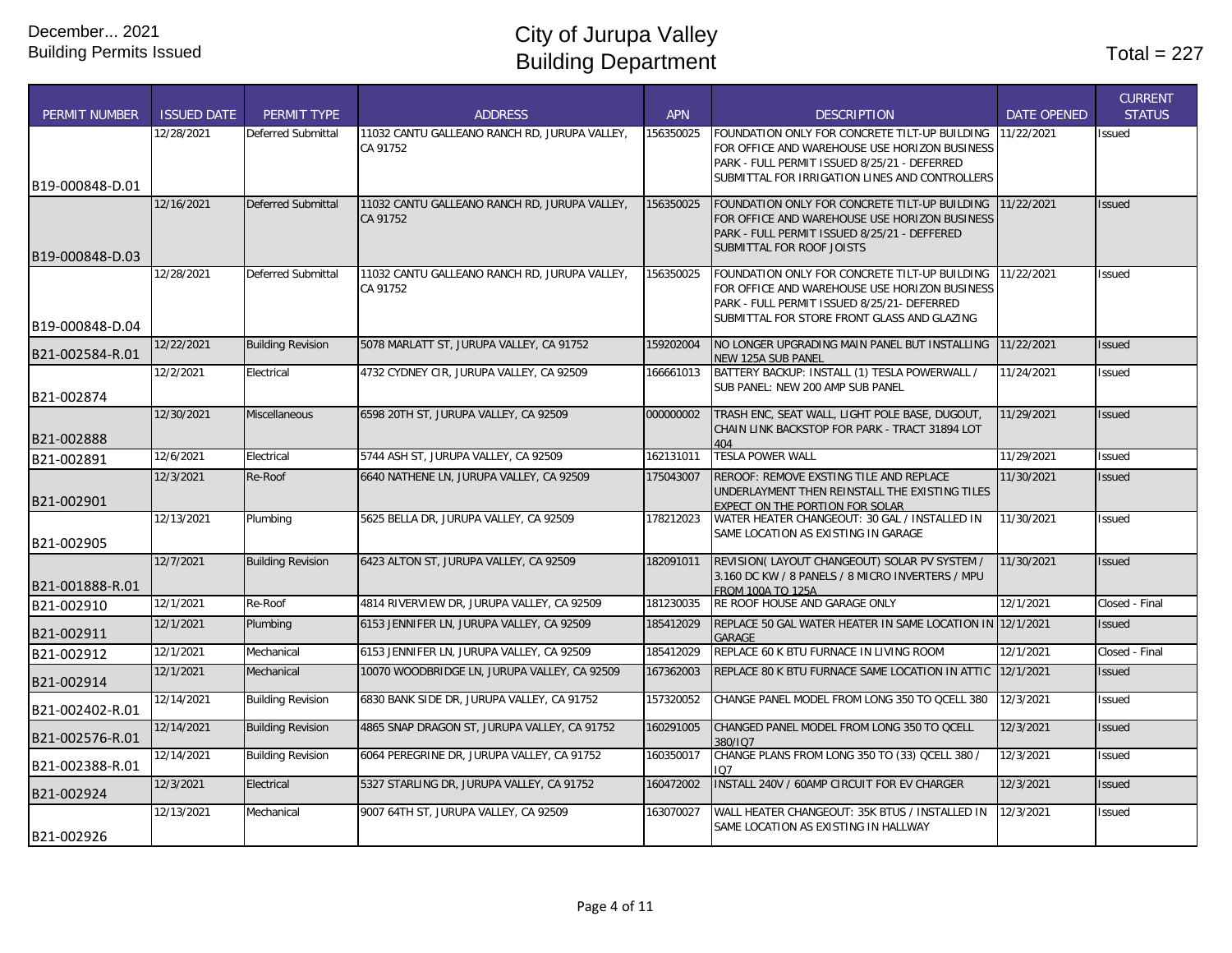| <b>PERMIT NUMBER</b>          | <b>ISSUED DATE</b> | <b>PERMIT TYPE</b>       | <b>ADDRESS</b>                                | <b>APN</b> | <b>DESCRIPTION</b>                                                                                                                                                                                     | <b>DATE OPENED</b> | <b>CURRENT</b><br><b>STATUS</b> |
|-------------------------------|--------------------|--------------------------|-----------------------------------------------|------------|--------------------------------------------------------------------------------------------------------------------------------------------------------------------------------------------------------|--------------------|---------------------------------|
| B21-002927                    | 12/3/2021          | Re-Roof                  | 2324 FLEETWOOD DR, JURUPA VALLEY, CA 92509    | 178350014  | REROOF: ADD ONE LAYER OF 1/4 DENS DECK &<br>VERSICOE 60MIL TPO OVER (1) EXISTING LAYER.                                                                                                                | 12/3/2021          | Issued                          |
| B21-002934                    | 12/10/2021         | Plumbing                 | 11816 TURQUOISE WAY, JURUPA VALLEY, CA 91752  | 152380037  | WATER HEATER CHANGEOUT: 50 GAL / INSTALLED IN<br>SAME LOCATION AS EXISTING IN GARAGE                                                                                                                   | 12/6/2021          | Issued                          |
| B21-002935                    | 12/10/2021         | Plumbing                 | 6935 SEDONA DR, JURUPA VALLEY, CA 92509       | 183150024  | WATER HEATER CHANEGOUT: 40 GAL / INSTALLED IN<br>SAME LOCATION AS EXISTING IN INTERIOR CLOSET                                                                                                          | 12/6/2021          | <b>Issued</b>                   |
| B21-002952                    | 12/8/2021          | Re-Roof                  | 7461 PHEASANT RUN RD, JURUPA VALLEY, CA 92509 | 185331025  | RE ROOF: REMOVE 2 EXISTING LAYERS OF SHINGLES<br>AND REPLACE WITH COOL ROOF SHINGLES                                                                                                                   | 12/8/2021          | <b>Issued</b>                   |
| B21-002953                    | 12/8/2021          | Electrical               | 4764 TROTH ST, JURUPA VALLEY, CA 91752        | 159062002  | <b>METER RESET</b>                                                                                                                                                                                     | 12/8/2021          | <b>Issued</b>                   |
|                               | 12/14/2021         | <b>Building Revision</b> | 11956 TURQUOISE WAY, JURUPA VALLEY, CA 91752  | 152391029  | SOLAR PV SYSTEM: 7.98 KW / 19 PANELS / 1 INVERTER<br>/ NO MPU (REVISION- LAYOUT CHANGE)                                                                                                                | 12/8/2021          | Issued                          |
| B21-002691-R.01<br>B21-002954 | 12/8/2021          | Plumbing                 | 7788 WHITNEY DR, JURUPA VALLEY, CA 92509      | 183382006  | WATER HEATER CHANGEOUT 50 GALLONS SAME<br><b>LOCATION IN GARAGE</b>                                                                                                                                    | 12/8/2021          | <b>Issued</b>                   |
| B21-002955                    | 12/8/2021          | Re-Roof                  | 7860 LIVE OAK DR, JURUPA VALLEY, CA 92509     | 166143022  | RE ROOF: REMOVE EXISTING SHINGLES AND REPLACE<br>WITH COOL ROOF SHINGLES                                                                                                                               | 12/8/2021          | Closed - Final                  |
| B21-002962                    | 12/9/2021          | Pool-Spa                 | 11667 PERIWINKLE PL, JURUPA VALLEY, CA 91752  | 160311029  | POOL AND SPA WITH EQUIPMENT                                                                                                                                                                            | 12/9/2021          | <b>Issued</b>                   |
| B21-002964                    | 12/28/2021         | Re-Roof                  | 11490 MOJAVE DR, JURUPA VALLEY, CA 91752      | 160100051  | RE ROOF: REMOVE EXISTING SHINGLES AND REPLACE<br>WITH COOL ROOF SHINGLES                                                                                                                               | 12/9/2021          | <b>Issued</b>                   |
| B21-002965                    | 12/9/2021          | Demolition               | 5980 LIMONITE AVE, JURUPA VALLEY, CA 92509    | 182342016  | REMOVE DRYWALL 4 FT HIGH DRYWALL THREW OUT<br>UNIT# 9 / REMOVE ALL DRYWALL IN BOTH BATHROOMS<br>AND MOLD ONLY. FOR UNIT 9 ONLY                                                                         | 12/9/2021          | <b>Issued</b>                   |
| B21-002966                    | 12/10/2021         | Plumbing                 | 3323 MARY ELLEN DR, JURUPA VALLEY, CA 92509   | 177201015  | WATER HEATER CHANGEOUT: 40 GAL / INSTALLED IN<br>SAME LOCATION AS EXISTING IN EXTERIOR CLOSET                                                                                                          | 12/9/2021          | <b>Issued</b>                   |
| B21-002970                    | 12/10/2021         | Mechanical               | 5854 QUIROZ DR, JURUPA VALLEY, CA 92509       | 166341008  | REMOVE AND REPLACE 8 SUPPLY DUCTS / INSTALL 1800 12/10/2021<br>SQFT OF R38 INSULATION                                                                                                                  |                    | <b>Issued</b>                   |
| B21-002978                    | 12/13/2021         | Plumbing                 | 8095 BIG RANGE DR, JURUPA VALLEY, CA 92509    | 166040029  | PLUMBING: GAS LINE FOR FURTURE BBQ AND WATER<br>AND DRIAN LINE FOR FUTURE SINK                                                                                                                         | 12/13/2021         | Issued                          |
| B21-002980                    | 12/13/2021         | Re-Roof                  | 3961 MENNES AVE, JURUPA VALLEY, CA 92509      | 181091036  | RE ROOF: REROOF OVER 1 EXISTING LAYER OF<br><b>SHINGLES</b>                                                                                                                                            | 12/13/2021         | <b>Issued</b>                   |
| B21-002983                    | 12/23/2021         | Mechanical               | 11585 ARGUELLO DR, JURUPA VALLEY, CA 91752    | 160182004  | HVAC CHANGEOUT: 60K BTUS / INSTALLED IN SAME<br>LOCATION AS EXISTING IN CLOSET                                                                                                                         | 12/13/2021         | Issued                          |
| B21-002984                    | 12/21/2021         | Plumbing                 | 4251 KATHY AVE, JURUPA VALLEY, CA 92509       | 183042003  | WATER HEATER CHANGEOUT: 40 GAL / INSTALLED IN<br>SAME LOCATION AS EXISTING ON PORCH                                                                                                                    | 12/13/2021         | <b>Issued</b>                   |
| B21-002985                    | 12/21/2021         | Mechanical               | 4251 KATHY AVE, JURUPA VALLEY, CA 92509       | 183042003  | HVAC CHANGEOUT: (2) 35K BTUS / INSTALLED IN SAME 12/13/2021<br>LOCATION AS EXISTING IN LIVING ROOM AND HALL                                                                                            |                    | Issued                          |
| B21-002988                    | 12/13/2021         | Electrical               | 9035 65TH ST, JURUPA VALLEY, CA 92509         | 163100027  | SERVICE CHANGEOUIT: UPGRADE FROM 100 AMPS TO<br><b>200 AMPS</b>                                                                                                                                        | 12/13/2021         | <b>Issued</b>                   |
| B21-002989                    | 12/28/2021         | Mechanical               | 7853 STANDISH AVE, JURUPA VALLEY, CA 92509    | 166141001  | HVAC CHANGEOUT: 4 TONS AC UNIT & COIL / LOCATED 12/13/2021<br>IN SAME LOCATION AS EXISTING IN LEFT SIDE YARD /<br>80K BTU FURNACE / LOCATED IN SAME LOCATION AS<br>EXISTING IN CLOSET / (10) R-6 DUCTS |                    | Issued                          |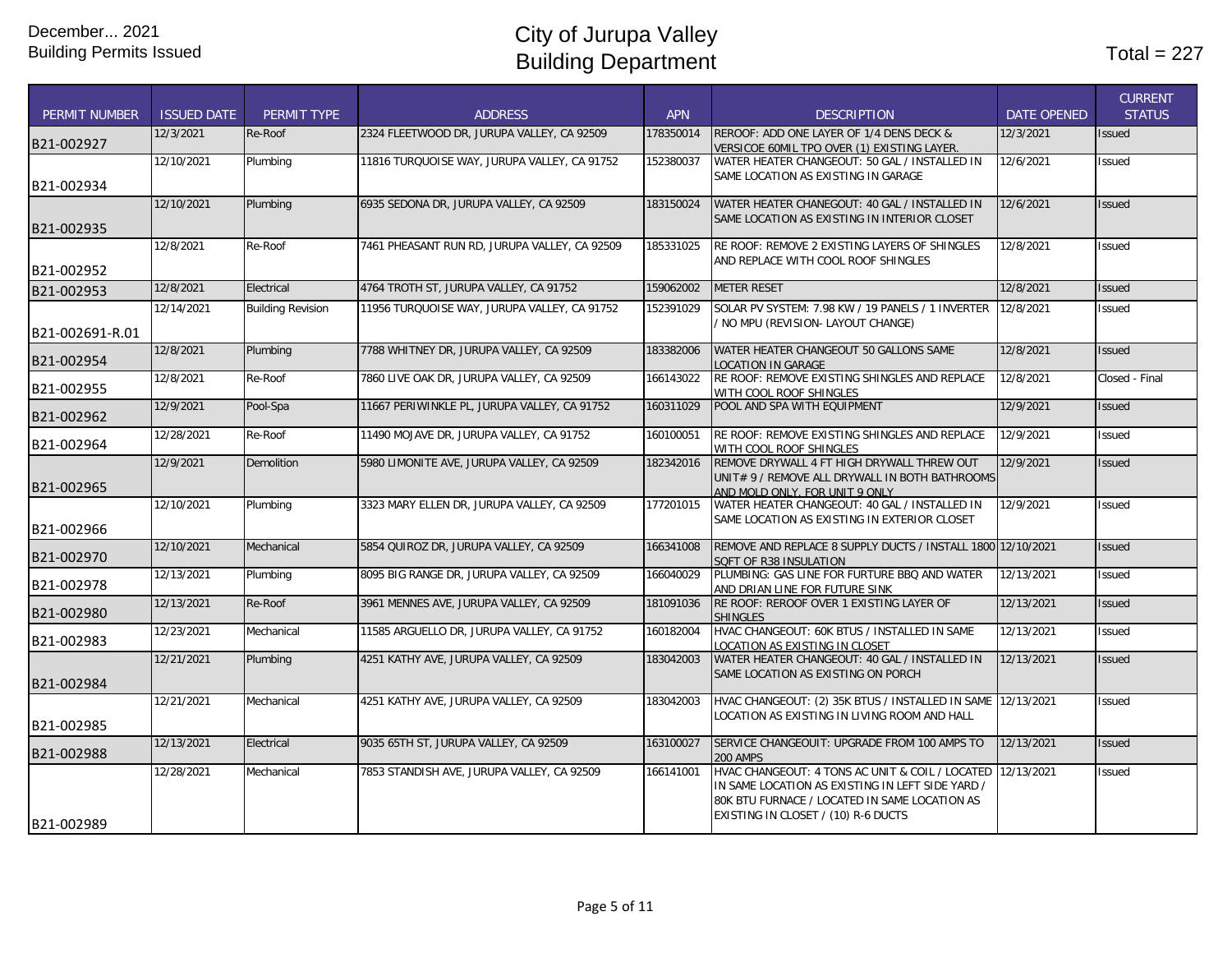|                      |                    |                          |                                                 |            |                                                                                                 |                    | <b>CURRENT</b> |
|----------------------|--------------------|--------------------------|-------------------------------------------------|------------|-------------------------------------------------------------------------------------------------|--------------------|----------------|
| <b>PERMIT NUMBER</b> | <b>ISSUED DATE</b> | PERMIT TYPE              | <b>ADDRESS</b>                                  | <b>APN</b> | <b>DESCRIPTION</b>                                                                              | <b>DATE OPENED</b> | <b>STATUS</b>  |
|                      | 12/13/2021         | Alteration               | 7544 CANYON TERRACE DR, JURUPA VALLEY, CA 92509 | 185381009  | KITHCEN REMODEL - NEW CABINETS, 6 LED LIGHTS,                                                   | 12/13/2021         | Issued         |
| B21-002990           |                    |                          |                                                 |            | RELOCATE SWITCH AND OUTLET, REMOVE NON LOAD<br><b>BEARING WALL</b>                              |                    |                |
|                      | 12/20/2021         | Plumbing                 | 7803 LONGS PEAK DR, JURUPA VALLEY, CA 92509     | 183382017  | WATER HEATER CHANGEOUT: 50 GAL / INSTALLED IN                                                   | 12/13/2021         | Issued         |
| B21-002991           |                    |                          |                                                 |            | SAME LOCATION AS EXISTING IN GARAGE                                                             |                    |                |
|                      | 12/15/2021         | <b>Building Revision</b> | 4425 GLEN ST, JURUPA VALLEY, CA 92509           | 169130038  | SOLAR PV SYSTEM: 11.2 KW / 32 PANEL / 32 MICRO                                                  | 12/13/2021         | <b>Issued</b>  |
|                      |                    |                          |                                                 |            | INVERTERS / * REVISION TO INCLUDE: SERVICE<br>CHANGEOUT: UPGRADE FROM 125 AMPS TO 225 AMPS      |                    |                |
| B21-000718-R.01      |                    |                          |                                                 |            |                                                                                                 |                    |                |
| B21-002994           | 12/14/2021         | Pool-Spa                 | 6881 EBRO CT, JURUPA VALLEY, CA 91752           | 157260023  | POOL ONLY WITH GAS AND ELECTRICAL                                                               | 12/14/2021         | Issued         |
| B21-002995           | 12/14/2021         | Electrical               | 9222 61ST ST, JURUPA VALLEY, CA 92509           | 165240011  | SERVICE CHANGEOUT: 100A TO 200A                                                                 | 12/14/2021         | <b>Issued</b>  |
|                      | 12/14/2021         | Plumbing                 | 6034 MAVERICK LN, JURUPA VALLEY, CA 92509       | 186111013  | GAS LINE: 1/2" GAS LINE 30 LNFT 20K BTU'S TIEING                                                | 12/14/2021         | Closed - Final |
| B21-002998           |                    |                          |                                                 |            | INTO THE STOVE RAN TO THE FIRE PLACE (WOOD<br><b>BURNING)</b>                                   |                    |                |
| B21-002999           | 12/14/2021         | Plumbing                 | 8131 TOWNSEND DR, JURUPA VALLEY, CA 92509       | 163312012  | REPAIR AND REPLACE 4" DUAL SWEEP AND CLEANOUTS 12/14/2021<br>IN FRONT YARD PLANTER              |                    | Closed - Final |
| B21-003002           | 12/14/2021         | Pool-Spa                 | 5035 CROCUS CT, JURUPA VALLEY, CA 91752         | 160281023  |                                                                                                 | 12/14/2021         | Issued         |
| B21-003005           | 12/15/2021         | Re-Roof                  | 5370 35TH ST, JURUPA VALLEY, CA 92509           | 179242021  | REROOF HOUSE AND ATTACHED GARAGE                                                                | 12/15/2021         | Closed - Final |
|                      | 12/21/2021         | Plumbing                 | 5252 24TH ST, JURUPA VALLEY, CA 92509           | 178181004  | WATER HEATER CHANGEOUT: 50 GALLONS / IN                                                         | 12/15/2021         | Issued         |
| B21-003011           |                    |                          |                                                 |            | INSTALLED IN SAME LOCATION AS EXISTING IN GARAGE                                                |                    |                |
|                      | 12/23/2021         | <b>Building Revision</b> | 3441 OPAL ST, JURUPA VALLEY, CA 92509           | 177121001  | SOLAR PV SYSTEM: 10.88 / 34 PANELS / 1 INVERTER /                                               | 12/15/2021         | <b>Issued</b>  |
|                      |                    |                          |                                                 |            | SERVICE CHANGEOUT: UPGRADE FROM 100 AMPS TO<br>200 AMPS *REVISION: NOTE ON PLANS TO SAY 175 AMP |                    |                |
|                      |                    |                          |                                                 |            | BREAKER WITH 200 AMP BUS BAR*                                                                   |                    |                |
| B21-002327-R.01      | 12/16/2021         | Re-Roof                  | 4021 CAMPBELL ST, JURUPA VALLEY, CA 92509       | 170162020  | RE ROOF: REMOVE EXISTING SHINGLES AND REPLACE                                                   | 12/16/2021         | Issued         |
| B21-003016           |                    |                          |                                                 |            | WITH COOL ROOF SHINGLES                                                                         |                    |                |
|                      | 12/20/2021         | <b>Building Revision</b> | 9962 WOODBRIDGE LN, JURUPA VALLEY, CA 92509     | 167380004  | SOLAR PV SYSTEM: 17 KW DC / 40 PANELS / 2                                                       | 12/16/2021         | <b>Issued</b>  |
| B21-002857-R.01      |                    |                          |                                                 |            | INVERTERS / 40.5 KW ENERGY STORAGE SYSTEM / NO<br><b>MPU</b>                                    |                    |                |
| B21-003020           | 12/16/2021         | Pool-Spa                 | 3107 CHABLIS AVE, JURUPA VALLEY, CA 92509       | 173201007  | POOL AND SPA WITH GAS AND ELECTRICAL                                                            | 12/16/2021         | <b>Issued</b>  |
|                      | 12/16/2021         | Electrical               | 6410 ARCHER ST, JURUPA VALLEY, CA 92509         | 163111006  | SERVICE CHANGEOUT : PANEL UPGRADE FROM 100                                                      | 12/16/2021         | <b>Issued</b>  |
| B21-003021           |                    |                          |                                                 |            | AMPS TO 200 AMPS INSTALL SAME LOCATION AS<br><b>EXISTING</b>                                    |                    |                |
| B21-003022           | 12/16/2021         | Pool-Spa                 | 7856 WENDOVER DR, JURUPA VALLEY, CA 92509       | 163352001  | POOL AND SPA WITH GAS AND ELECTRICAL                                                            | 12/16/2021         | Issued         |
|                      | 12/21/2021         | Plumbing                 | 5295 MARTIN ST, JURUPA VALLEY, CA 91752         | 159261035  | WATER HEATER CHANGEOUT: GALLONS / INSTALL IN                                                    | 12/17/2021         | <b>Issued</b>  |
| B21-003029           |                    |                          |                                                 |            | SAME LOCATION AS EXISTING IN GARAGE                                                             |                    |                |
| B21-002560-R.01      | 12/28/2021         | <b>Building Revision</b> | 11595 AUTUMN SAGE AVE, JURUPA VALLEY, CA 91752  | 160311003  | MODELS SWAP 16 QCELLS IN LIEW OF 17 LONG 350                                                    | 12/17/2021         | <b>Issued</b>  |
| B21-003036           | 12/20/2021         | Electrical               | 10561 54TH ST, JURUPA VALLEY, CA 91752          | 159312004  | SERVICE CHANGEOUT 100 AMPS / 1 1/2 WEATHER HEAD 12/20/2021                                      |                    | Closed - Final |
|                      | 12/28/2021         | <b>Building Revision</b> | 11735 SALVIA ST, JURUPA VALLEY, CA 91752        | 160271008  | SOLAR PV SYSTEM: 8.925 KW DC / 21 PANELS / 1                                                    | 12/20/2021         | Issued         |
| B21-002808-R.01      |                    |                          |                                                 |            | INVERTER / NO MPU REVISION: 9.2 DC KW 23 PANELS                                                 |                    |                |
|                      | 12/20/2021         | Plumbing                 | 11194 JURUPA RD, JURUPA VALLEY, CA 91752        | 160142005  | WATER HEATER CHANGEOUT: 50 GAL / LOCATED IN                                                     | 12/20/2021         | <b>Issued</b>  |
| B21-003039           |                    |                          |                                                 |            | SAME LOCATION AS EXISTING IN GARAGE                                                             |                    |                |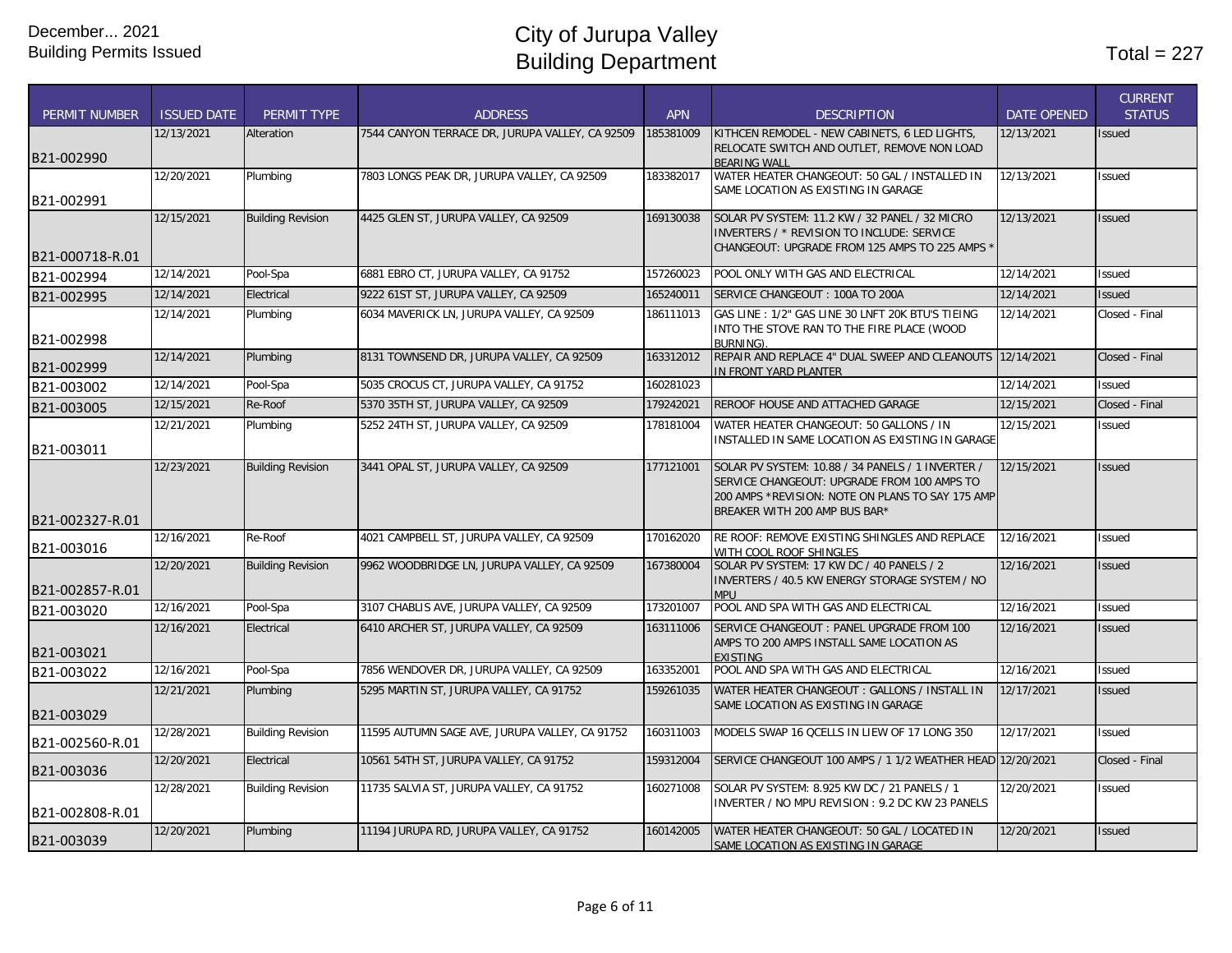|                      |                    |                          |                                                                |            |                                                                                                   |                    | <b>CURRENT</b> |
|----------------------|--------------------|--------------------------|----------------------------------------------------------------|------------|---------------------------------------------------------------------------------------------------|--------------------|----------------|
| <b>PERMIT NUMBER</b> | <b>ISSUED DATE</b> | PERMIT TYPE              | <b>ADDRESS</b>                                                 | <b>APN</b> | <b>DESCRIPTION</b>                                                                                | <b>DATE OPENED</b> | <b>STATUS</b>  |
| B21-003040           | 12/20/2021         | Mechanical               | 4530 SHETLAND LN, JURUPA VALLEY, CA 92509                      | 169343011  | HVAC CHANGEOUT: 60K BTUS / INTALLED IN SAME<br>LOCATION AS EXISTING IN CLOSET                     | 12/20/2021         | Issued         |
| B21-003041           | 12/20/2021         | Plumbing                 | 4530 SHETLAND LN, JURUPA VALLEY, CA 92509                      | 169343011  | WATER HEATER CHANGEOUT: 40 GAL / INSTALLED IN<br>SAME LOCATION AS EXISTING IN GARAGE              | 12/20/2021         | <b>Issued</b>  |
|                      | 12/20/2021         | Plumbing                 | 4052 RUIS CT, JURUPA VALLEY, CA 92509                          | 181362025  | WATER HEATER CHANGEOUT: 40 GAL / INSTALLED IN                                                     | 12/20/2021         | <b>Issued</b>  |
| B21-003042           |                    |                          |                                                                |            | SAME LOCATION AS EXISTING IN GARAGE                                                               |                    |                |
| B21-003044           | 12/20/2021         | Re-Roof                  | 6176 DARCEE DR, JURUPA VALLEY, CA 92509                        | 185422023  | RE RROF: LIFT TILE AND INSTALL UNDERLAYMENT THE 12/20/2021<br><b>RESET TILE</b>                   |                    | <b>Issued</b>  |
|                      | 12/23/2021         | <b>Building Revision</b> | 6022 DE LA VISTA, JURUPA VALLEY, CA 92509                      | 182262006  | LAYOUT HAS CHANGED - 1 PANEL WAS MOVED TO                                                         | 12/20/2021         | <b>Issued</b>  |
| B21-002697-R.01      |                    |                          |                                                                |            | ANOTHER PART OF THE ROOF AND MSP WAS<br>RELOCATED PEER EDISON SPOT                                |                    |                |
| B21-003049           | 12/20/2021         | Mechanical               | 10460 60TH ST, JURUPA VALLEY, CA 91752                         | 161282004  | HVAC CHANGEOUT: 30K BTUS / INSTALLED IN SAME<br>LOCATION AS EXISTING IN LIVING ROOM               | 12/20/2021         | <b>Issued</b>  |
| B21-003059           | 12/23/2021         | Mechanical               | 9220 TRAILHEAD POINT, JURUPA VALLEY, CA 92509                  | 165210002  | DUCT CHANGEOUT: (9) R-6 DUCTS AND 1500 SQFT OF<br>RADIANT BARRIER                                 | 12/21/2021         | Issued         |
| B21-003060           | 12/23/2021         | Mechanical               | 6683 KERRY LN, JURUPA VALLEY, CA 92509                         | 175052002  | DUCT CHANGEOUT: (1) R-6 DUCT / 2500 SF RADIANT<br>BARRIER / 2500 SF R30 INSULATION                | 12/21/2021         | <b>Issued</b>  |
|                      | 12/28/2021         | <b>Building Revision</b> | 10687 50TH ST, JURUPA VALLEY, CA 91752                         | 159151018  | SOLAR PV SYSTEM: 27.84 KW / 52 PANELS / 2<br>INVERTERS / SERVICE CHANGEOUT: UPGRADE FROM          | 12/22/2021         | Issued         |
| B21-002760-R.01      |                    |                          |                                                                |            | 125 AMPS TO 225 AMPS (REVISIONS 21.75 DC KW / 55<br>PANFIS)                                       |                    |                |
| B21-003064           | 12/23/2021         | <b>Miscellaneous</b>     | 6598 20TH ST, JURUPA VALLEY, CA 92509                          | 000000002  | WATER FOUNTAINS AND PLUMBING FOR MAIN PARKS<br><b>AND DOG PARKS</b>                               | 12/22/2021         | <b>Issued</b>  |
| B21-003065           | 12/22/2021         | Pool-Spa                 | 11476 CORTE LOS LAURELES, JURUPA VALLEY, CA 91752 160323010    |            | POOL AND SPA WITH EQUIPMENT 400K BTUS / 60 LF OF 12/22/2021<br><b>GAS &amp; ELECTRICAL</b>        |                    | <b>Issued</b>  |
| B21-003066           | 12/22/2021         | Electrical               | 5512 SULPHUR DR, JURUPA VALLEY, CA 91752                       | 160100030  | SERVICE CHANGE OUT PANEL UPGRADE FROM 100<br>AMPS TO 200 AMPS SAME LOCATION                       | 12/22/2021         | <b>Issued</b>  |
| B21-003081           | 12/29/2021         | Electrical               | 4987 FIREBIRD CT, JURUPA VALLEY, CA 92509                      | 183430001  | GENERATOR: INSTALL 22KW STANDBY GENERATOR                                                         | 12/27/2021         | Issued         |
| B21-003086           | 12/28/2021         | Electrical               | 9893 MISSION BLVD, JURUPA VALLEY, CA 92509                     | 170130034  | SERVICE EQUIPMENT CHANGEOUT: REMOVE (2) 100A<br>SUBS AND REPLACE WITH (1) 200A METER UNITS B & C  | 12/28/2021         | <b>Issued</b>  |
| B21-003089           | 12/28/2021         | Electrical               | 3695 CRESTMORE RD, JURUPA VALLEY, CA 92509                     | 179292040  | SERVICE CHANGEOUT: UPGRADED FROM 120 AMPS TO<br><b>200 AMPS</b>                                   | 12/28/2021         | Issued         |
| B21-003091           | 12/28/2021         | Electrical               | 11712 64TH ST, JURUPA VALLEY, CA 91752                         | 157032004  | SERVICE CHANGEOUT: UPGRADE FROM 120 AMPS TO<br><b>200 AMPS</b>                                    | 12/28/2021         | <b>Issued</b>  |
| B21-003092           | 12/28/2021         | Pool-Spa                 | 10845 WAGON TRAIN LN, JURUPA VALLEY, CA 91752                  | 161180024  | POOL: IN GROUND POOL WITH EQUIPMENT                                                               | 12/28/2021         | Issued         |
| B21-003101           | 12/29/2021         | Re-Roof                  | 10250 COUNTRY VILLAGE RD, #BLDG 90, JURUPA<br>VALLEY, CA 91752 | 156220001  | REROOF: REMOVE AND REPLACE COOL ROOF SHINGLES 12/29/2021<br>/ 9000 SF / BUILDING #90 ONLY         |                    | <b>Issued</b>  |
| B21-003102           | 12/29/2021         | Re-Roof                  | 10250 COUNTRY VILLAGE RD, #BLDG 54, JURUPA<br>VALLEY, CA 91752 | 156220001  | REROOF: REMOVE AND REPLACE COOL ROOF SHINGLES 12/29/2021<br>9000 SF / BUILDING #54 ONLY           |                    | <b>Issued</b>  |
| B21-003114           | 12/30/2021         | Re-Roof                  | 9482 DERBY DR, JURUPA VALLEY, CA 92509                         | 167321003  | RE ROOF: REMOVE EXISTING SHINGLES AND REPLACE<br>WITH COOL ROOF SHINGLES                          | 12/30/2021         | <b>Issued</b>  |
| B21-003115           | 12/30/2021         | Miscellaneous            | 11645 DAISY CT, JURUPA VALLEY, CA 91752                        | 160300051  | SPECIAL INVESTIGATION: CONVERT GROP HOUSE BACK 12/30/2021<br>INTO ORIGINAL SINGLE FAMILY DWELLING |                    | Issued         |
| B21-001314           | 12/2/2021          | <b>Fence Permit</b>      | 37052 TRACT, JURUPA VALLEY, CA                                 | 000000002  | RETAINING WALLS - TRACT 37052                                                                     | 6/9/2021           | <b>Issued</b>  |
| B21-002403           | 12/14/2021         | Solar PV                 | 6869 EBRO CT, JURUPA VALLEY, CA 91752                          | 157260022  | SOLAR PV SYSTEM: 5.95 KW / 17 PANELS / 17<br>MICROINVERTERS / NO MPU                              | 9/30/2021          | Closed - Final |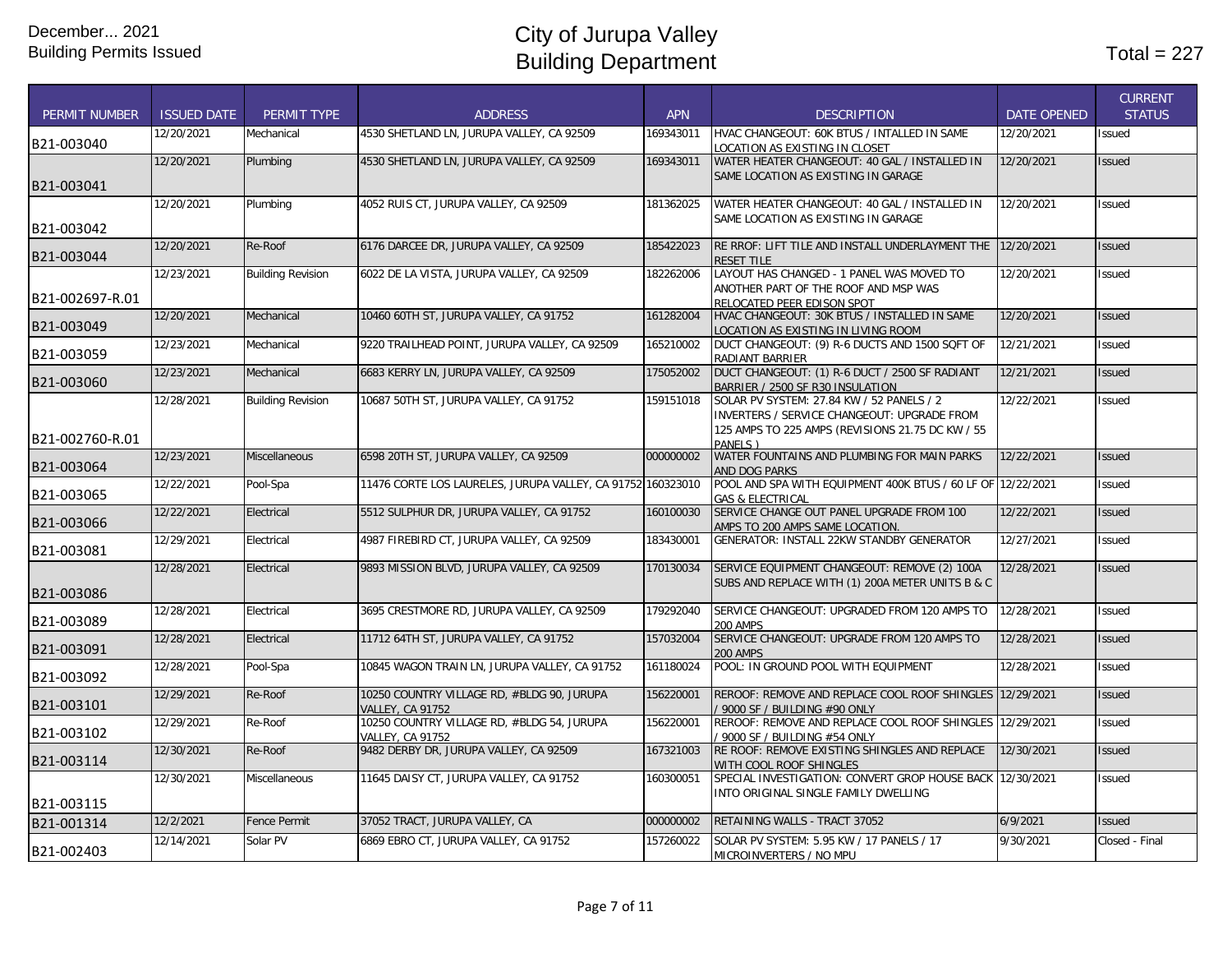|                      |                    |             |                                                |            |                                                                                                                                        |                    | <b>CURRENT</b>                         |
|----------------------|--------------------|-------------|------------------------------------------------|------------|----------------------------------------------------------------------------------------------------------------------------------------|--------------------|----------------------------------------|
| <b>PERMIT NUMBER</b> | <b>ISSUED DATE</b> | PERMIT TYPE | <b>ADDRESS</b>                                 | <b>APN</b> | <b>DESCRIPTION</b>                                                                                                                     | <b>DATE OPENED</b> | <b>STATUS</b>                          |
| B21-002404           | 12/14/2021         | Solar PV    | 6893 EBRO CT, JURUPA VALLEY, CA 91752          | 157260024  | SOLAR PV SYSTEM: 5.25 KW / 15 PANELS / 15<br>MICROINVERTERS / NO MPU                                                                   | 9/30/2021          | <b>Issued</b>                          |
| B21-002546           | 12/1/2021          | Solar PV    | 6554 LASSITTER RD, JURUPA VALLEY, CA 92509     | 177302012  | SOLAR PV SYSTEM: 5.325 KW DC / 15 PANELS / 1<br><b>INVERTER / NO MPU</b>                                                               | 10/12/2021         | <b>Issued</b>                          |
| B21-002560           | 12/14/2021         | Solar PV    | 11595 AUTUMN SAGE AVE, JURUPA VALLEY, CA 91752 | 160311003  | SOLAR PV SYSTEM: .95 KW / 17 PANELS / 17<br>MICROINVERTERS / NO MPU                                                                    | 10/12/2021         | <b>Issued - Revisions</b>              |
| B21-002584           | 12/22/2021         | Solar PV    | 5078 MARLATT ST, JURUPA VALLEY, CA 91752       | 159202004  | SOLAR PV: 6.39 KW / 18 PANELS / 1 INVERTER / SUB<br>PANEL: 125 AMPS / NO MPU                                                           | 10/14/2021         | Issued                                 |
| B21-002587           | 12/22/2021         | Solar PV    | 4781 MILLBROOK AVE, JURUPA VALLEY, CA 92509    | 167342004  | SOLAR PV SYSTEM: 7.35 KW / 21 PANELS / 1 INVERTER<br>/ NO MPU                                                                          | 10/15/2021         | <b>Issued</b>                          |
| B21-002595           | 12/9/2021          | Solar PV    | 7400 PEBBLEWOOD CT, JURUPA VALLEY, CA 92509    | 183430021  | SOLAR PV SYSTEM: 16.28 KW / 37 PANELS / 37<br>MICROINVERTERS / SERVICE CHANGEOUT: UPGRADE<br>FROM 100 AMPS TO 225 AMPS                 | 10/19/2021         | Issued                                 |
| B21-002661           | 12/22/2021         | Solar PV    | 3699 SMITH ST, JURUPA VALLEY, CA 92509         | 179070017  | SOLAR PV SYSTEM: 6.3 KW / 18 PANELS / 1 INVERTER /<br>SERVICE CHANGEOUT: UPGRADE FROM 100 AMPS TO<br>125 AMPS                          | 10/27/2021         | <b>Issued</b>                          |
| B21-002736           | 12/16/2021         | Solar PV    | 5475 LUCRETIA AVE, JURUPA VALLEY, CA 91752     | 160151014  | SOLAR PV SYSTEM 7.60 DC KW / 19 PANELS / 1<br>INVERTER / NEW MPU 125 AMP                                                               | 11/4/2021          | <b>Issued</b>                          |
| B21-002748           | 12/8/2021          | Solar PV    | 3479 HADLEY DR, JURUPA VALLEY, CA 91752        | 156242025  | SOLAR PV SYSTEM: 9.680 KW / 22 PANELS / 1 INVERTER 11/7/2021<br>/ SERIVCE CHANGEOUT: UPGRADE FROM 100 AMPS TO<br>200 AMPS / EV CHARGER |                    | <b>Issued</b>                          |
| B21-002760           | 12/10/2021         | Solar PV    | 10687 50TH ST, JURUPA VALLEY, CA 91752         | 159151018  | SOLAR PV SYSTEM: 21.725 KW DC / 55 PANELS / 2<br>INVERTERS / SERVICE CHANGEOUT: UPGRADE FROM<br>125 AMPS TO 225 AMPS                   | 11/8/2021          | <b>Issued - Revisions</b>              |
| B21-002767           | 12/1/2021          | Solar PV    | 7070 SKYVIEW RD, JURUPA VALLEY, CA 92509       | 185270013  | SOLAR PV SYSTEM 12.00 DC-KW / 32 PANELS/ 32<br>MICROINVERTERS / NO MPU                                                                 | 11/9/2021          | <b>Issued</b>                          |
| B21-002771           | 12/14/2021         | Solar PV    | 5709 GOLDFINCH CT, JURUPA VALLEY, CA 91752     | 160412056  | SOLAR PV SYSTEM / 8.87 DC KW / 25 PANELS / 25<br>OPTIMIZERS / 1 INVERTER / NO MPU                                                      | 11/9/2021          | Issued                                 |
| B21-002782           | 12/14/2021         | Solar PV    | 11100 CLEAR LAKE LN, JURUPA VALLEY, CA 91752   | 160491026  | SOLAR PV SYSTEM / 4.56 DC KW / 12 PANELS / 12<br>MICROINVERTERS / NO MPU                                                               | 11/10/2021         | <b>Issued</b>                          |
| B21-002783           | 12/1/2021          | Solar PV    | 4306 GUILD CIR. JURUPA VALLEY. CA 92509        | 170410016  | SOLAR PV SYSTEM / 4.97 DC KW /14 PANELS / 1<br><b>INVERTER / NO MPU</b>                                                                | 11/11/2021         | <b>Issued</b>                          |
| B21-002799           | 12/9/2021          | Solar PV    | 8989 MISSION BLVD, JURUPA VALLEY, CA 92509     | 169100059  | SOLAR PV SYSTEM: 206.25 KW / 550 PANELS / 4<br>INVERTERS (PLANS ORIGINALLY APPROVED UNDER B20-<br>001461                               | 11/15/2021         | <b>Issued</b>                          |
| B21-002804           | 12/20/2021         | Solar PV    | 4311 GLENROY CT, JURUPA VALLEY, CA 92509       | 170371040  | SOLAR PV SYSTEM: 8.4 KW DC / 24 PANELS / 24<br>MICROINVERTERS / NO MPU                                                                 | 11/15/2021         | <b>Issued</b>                          |
| B21-002806           | 12/8/2021          | Solar PV    | 7319 ROCKY POINT RD, JURUPA VALLEY, CA 92509   | 174391007  | SOLAR PV SYSTEM: 7.92 KW DC/ 18 PANELS / 1<br><b>INVERTER / NO MPU</b>                                                                 | 11/13/2021         | <b>Issued</b>                          |
| B21-002824           | 12/1/2021          | Solar PV    | 6810 RIVANNA WAY, JURUPA VALLEY, CA 91752      | 157331013  | SOLAR PV SYSTEM: 4.94 KW / 13 PANELS / 13<br>MICROINVERTERS / NO MPU                                                                   | 11/17/2021         | <b>Issued</b>                          |
| B21-002827           | 12/7/2021          | Solar PV    | 11080 CORAL DR. JURUPA VALLEY, CA 91752        | 160441004  | SOLAR PV SYSTEM: 5.04 KW DC / 12 PANELS / 12<br>MICROINVERTERS / NO MPU                                                                | 11/17/2021         | Closed - Final                         |
| B21-002836           | 12/20/2021         | Solar PV    | 4041 OSAGE AVE, JURUPA VALLEY, CA 92509        | 181361020  | SOLAR PV SYSTEM: 7.3 KW DC / 20 PANELS / 20<br>MICROINVERTERS/ SERVICE CHANGEOUT: UPGRADE<br>FROM 100 AMPS TO 125 AMPS                 | 11/18/2021         | Issued                                 |
| B21-002838           | 12/8/2021          | Solar PV    | 5963 SAGUARO ST, JURUPA VALLEY, CA 92509       | 162272004  | SOLAR PV SYSTEM: 5.76 KW DC / 16 PANELS / 16<br>MICROINVERTERS / SERVICE CHANGEOUT: UPGRADE<br>FROM 100 AMPS TO 200 AMPS               | 11/18/2021         | <b>Issued - Revisions</b><br>Submitted |
| B21-002840           | 12/14/2021         | Solar PV    | 11648 PETUNIA CT, JURUPA VALLEY, CA 91752      | 160300016  | SOLAR PV SYSTEM: 6.46 KW / 17 PANELS / 17<br>MICROINVERTER / NO MPU                                                                    | 11/19/2021         | Issued                                 |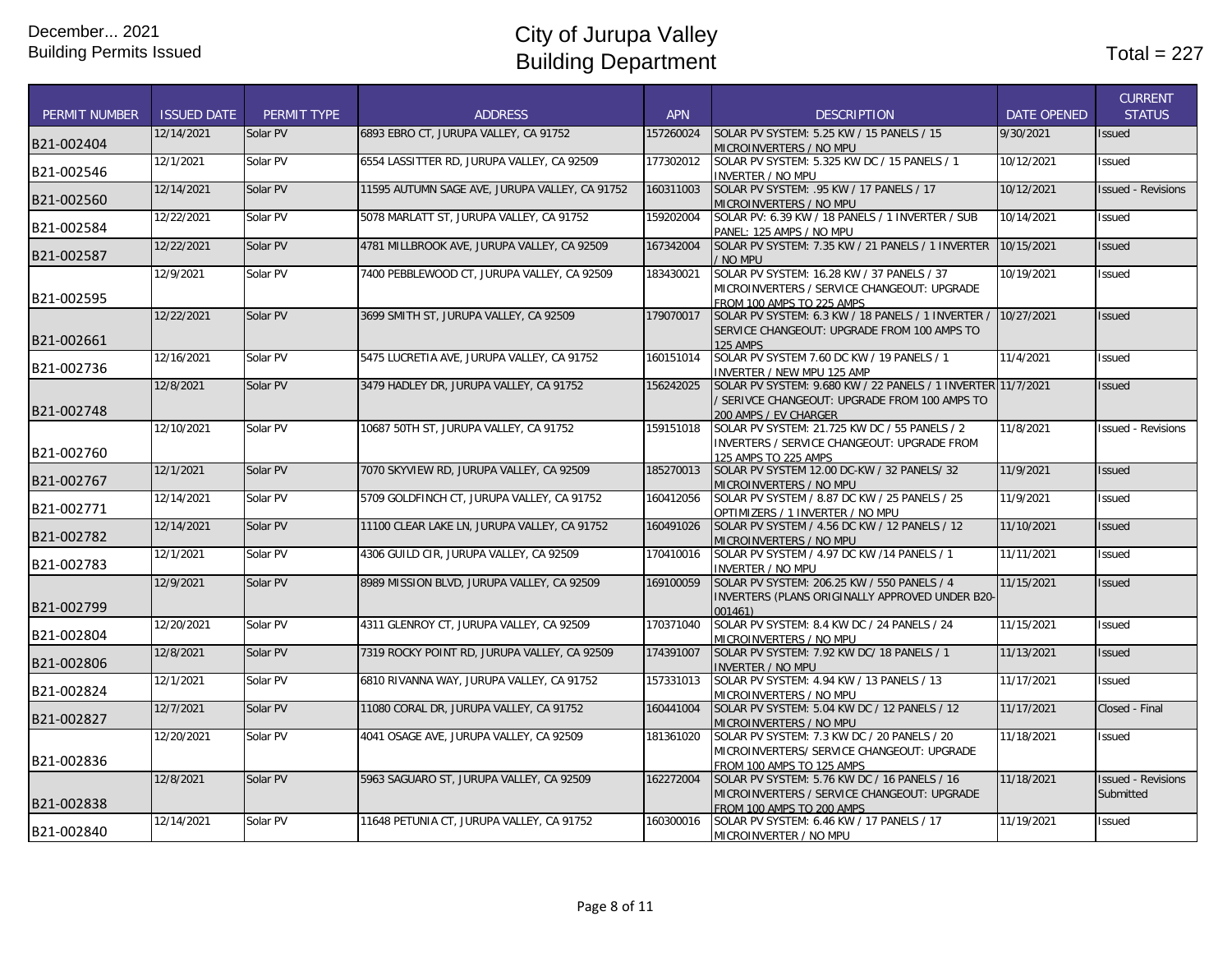| <b>PERMIT NUMBER</b> | <b>ISSUED DATE</b> | PERMIT TYPE | <b>ADDRESS</b>                                             | <b>APN</b> | <b>DESCRIPTION</b>                                                                                                                     | <b>DATE OPENED</b> | <b>CURRENT</b><br><b>STATUS</b> |
|----------------------|--------------------|-------------|------------------------------------------------------------|------------|----------------------------------------------------------------------------------------------------------------------------------------|--------------------|---------------------------------|
| B21-002843           | 12/7/2021          | Solar PV    | 5748 AVOCET DR, JURUPA VALLEY, CA 91752                    | 160410003  | SOLAR PV SYSTEM / 6.3 DC KW / 18 PANELS / 1<br>INVERTER / NO MPU                                                                       | 11/19/2021         | <b>Issued</b>                   |
| B21-002844           | 12/13/2021         | Solar PV    | 8019 LAUREL PARK CIR, JURUPA VALLEY, CA 92509              | 166060033  | SOLAR PV SYSTEM: 6.3 KW DC / 18 PANELS / 1<br><b>INVERTER / NO MPU</b>                                                                 | 11/19/2021         | <b>Issued</b>                   |
| B21-002845           | 12/7/2021          | Solar PV    | 5747 MAPLEVIEW DR, JURUPA VALLEY, CA 92509                 | 166630071  | SOLAR PV SYSTEM: 6.3 KW DC / 18 PANELS / 1<br><b>INVERTER / NO MPU</b>                                                                 | 11/19/2021         | <b>Issued</b>                   |
| B21-002856           | 12/14/2021         | Solar PV    | 5545 VIA ESCALANTE, JURUPA VALLEY, CA 92509                | 185501001  | SOLAR PV SYSTEM: 8.36 KW DC / 22 PANELS / 22<br>MICROINVERTERS / NO MPU                                                                | 11/22/2021         | <b>Issued</b>                   |
| B21-002858           | 12/1/2021          | Solar PV    | 6375 ALTON ST, JURUPA VALLEY, CA 92509                     | 182091007  | SOLAR PV SYSTEM: 8.125 KW DC / 25 PANELS / 1<br>INVERTER / SERVICE CHANGEOUT: UPGRADE FROM 100<br>AMPS TO 225 AMPS                     | 11/22/2021         | <b>Issued</b>                   |
| B21-002880           | 12/7/2021          | Solar PV    | 5654 GREEN PASTURE RD, JURUPA VALLEY, CA 92509             | 181273005  | SOLAR PV SYSTEM: 6.24 KW / 16 PANELS / 16<br>MICROINVERTERS / SERVICE CHANGEOUT: UPGRADE<br>FROM 100 AMPS TO 200 AMPS / BATTERY BACKUP | 11/26/2021         | <b>Issued</b>                   |
| B21-002883           | 12/7/2021          | Solar PV    | 4031 DELL AVE, JURUPA VALLEY, CA 92509                     | 174212020  | SOLAR PV SYSTEM: 12.675 KW DC / 39 PANELS / 1<br>INVERTER / SERVICE CHANGEOUT: UPGRADE FROM 125<br>AMPS TO 225 AMPS                    | 11/29/2021         | <b>Issued</b>                   |
| B21-002893           | 12/14/2021         | Solar PV    | 4021 CAMPBELL ST, JURUPA VALLEY, CA 92509                  | 170162020  | SOLAR PV SYSTEM: 9.72 KW DC / 27 PANELS / 1<br><b>INVERTER / NO MPU</b>                                                                | 11/29/2021         | <b>Issued</b>                   |
| B21-002894           | 12/23/2021         | Solar PV    | 3713 PACKARD AVE, JURUPA VALLEY, CA 92509                  | 179160028  | SOLAR PV SYSTEM: 4.32 KW DC / 12 PANELS / 1<br><b>INVERTER / NO MPU</b>                                                                | 11/29/2021         | <b>Issued</b>                   |
| B21-002896           | 12/8/2021          | Solar PV    | 5670 SEXTON LN, JURUPA VALLEY, CA 92509                    | 181252014  | SOLAR PV SYSTEM: 10.08 KW DC / 28 PANELS / 28<br>MICROINVERTERS / SERVICE CHANGEOUT: UPGRADE<br>FROM 125 AMPS TO 225 AMPS              | 11/29/2021         | <b>Issued</b>                   |
| B21-002897           | 12/8/2021          | Solar PV    | 3417 FLORINE AVE, JURUPA VALLEY, CA 92509                  | 177080010  | SOLAR PV SYSTEM: 6.12 KW DC / 17 PANELS / 17<br>MICROINVERTERS / SERVICE CHANGEOUT: UPGRADE<br>FROM 100 AMPS TO 200 AMPS               | 11/29/2021         | <b>Issued</b>                   |
| B21-002898           | 12/8/2021          | Solar PV    | 8030 HAVEN VIEW DR, JURUPA VALLEY, CA 92509                | 163321021  | SOLAR PV SYSTEM: 2.88 KW DC / 8 PANELS / 8<br>MICROI <u>NVERTERS / NO MPU</u>                                                          | 11/29/2021         | Issued                          |
| B21-002900           | 12/8/2021          | Solar PV    | 6768 RAVEN CIR, JURUPA VALLEY, CA 92509                    | 183182014  | SOLAR PV SYSTEM: 6.16 DC KW / 14 PANELS / 1<br><b>INVERTER / NO MPU</b>                                                                | 11/29/2021         | <b>Issued</b>                   |
| B21-002904           | 12/9/2021          | Solar PV    | 6786 MONARCH WAY, JURUPA VALLEY, CA 92509                  | 174431015  | SOLAR PV SYSTEM: 5.4 KW DC / 15 PANELS / 15<br>MICROINVERTERS / NO MPU                                                                 | 11/29/2021         | Closed - Final                  |
| B21-002915           | 12/30/2021         | Solar PV    | 37052 TRACT, JURUPA VALLEY, CA                             | 000000002  | MASTER SOLAR PLAN CHECK FOR TRACT 37052 (REF<br>B21-000849 MASTER PLAN CHECK FOR TRACT 37052)                                          | 12/1/2021          | <b>Issued</b>                   |
| B21-002916           | 12/14/2021         | Solar PV    | 3115 VINTAGE PL, JURUPA VALLEY, CA 92509                   | 173202004  | SOLAR PV SYSTEM: 3.8 KW DC / 10 PANELS / 1<br><b>INVERTER / NO MPU</b>                                                                 | 12/1/2021          | <b>Issued</b>                   |
| B21-002917           | 12/13/2021         | Solar PV    | 6655 SKYLINKS DR, JURUPA VALLEY, CA 92509                  | 182420017  | SOLAR PV SYSTEM: 7.2 KW DC / 20 PANELS / 20<br>MICROINVERTERS / SERIVCE CHANGEOUT: UPGRADE<br>FROM 100 AMPS TO 200 AMPS                | 12/1/2021          | <b>Issued</b>                   |
| B21-002918           | 12/14/2021         | Solar PV    | 8250 WHISPERING TREE DR, JURUPA VALLEY, CA 92509 166263013 |            | SOLAR PV SYSTEM: 7.02 KW DC / 18 PANELS / 18<br>MICROINVERTERS / SERVICE CHANGEOUT: UPGRADE<br>FROM 125 AMPS TO 225 AMPS               | 12/2/2021          | Closed - Final                  |
| B21-002919           | 12/2/2021          | Patio       | 11826 TURQUOISE WAY, JURUPA VALLEY, CA 91752               | 152380036  | PATIO COVER: 528 SF ATTACHED ALUMINUM WOOD<br>PATIO COVER WITH (3) FANS AND (5) LIGHTS                                                 | 12/2/2021          | Closed - Final                  |
| B21-002928           | 12/28/2021         | Solar PV    | 7321 LINARES AVE, JURUPA VALLEY, CA 92509                  | 185202013  | SOLAR PV SYSTEM: 4.55 KW DC / 13 PANELS / 1<br>INVERTER / NO MPU                                                                       | 12/3/2021          | <b>Issued</b>                   |
| B21-002931           | 12/10/2021         | Solar PV    | 7469 LAKESIDE DR, JURUPA VALLEY, CA 92509                  | 183330005  | SOLAR PV SYSTEM: 8.5 KW DC / 20 PANELS / 1<br><b>INVERTER / 13.5 KW BATTERY BACKUP / NO MPU</b>                                        | 12/6/2021          | <b>Issued</b>                   |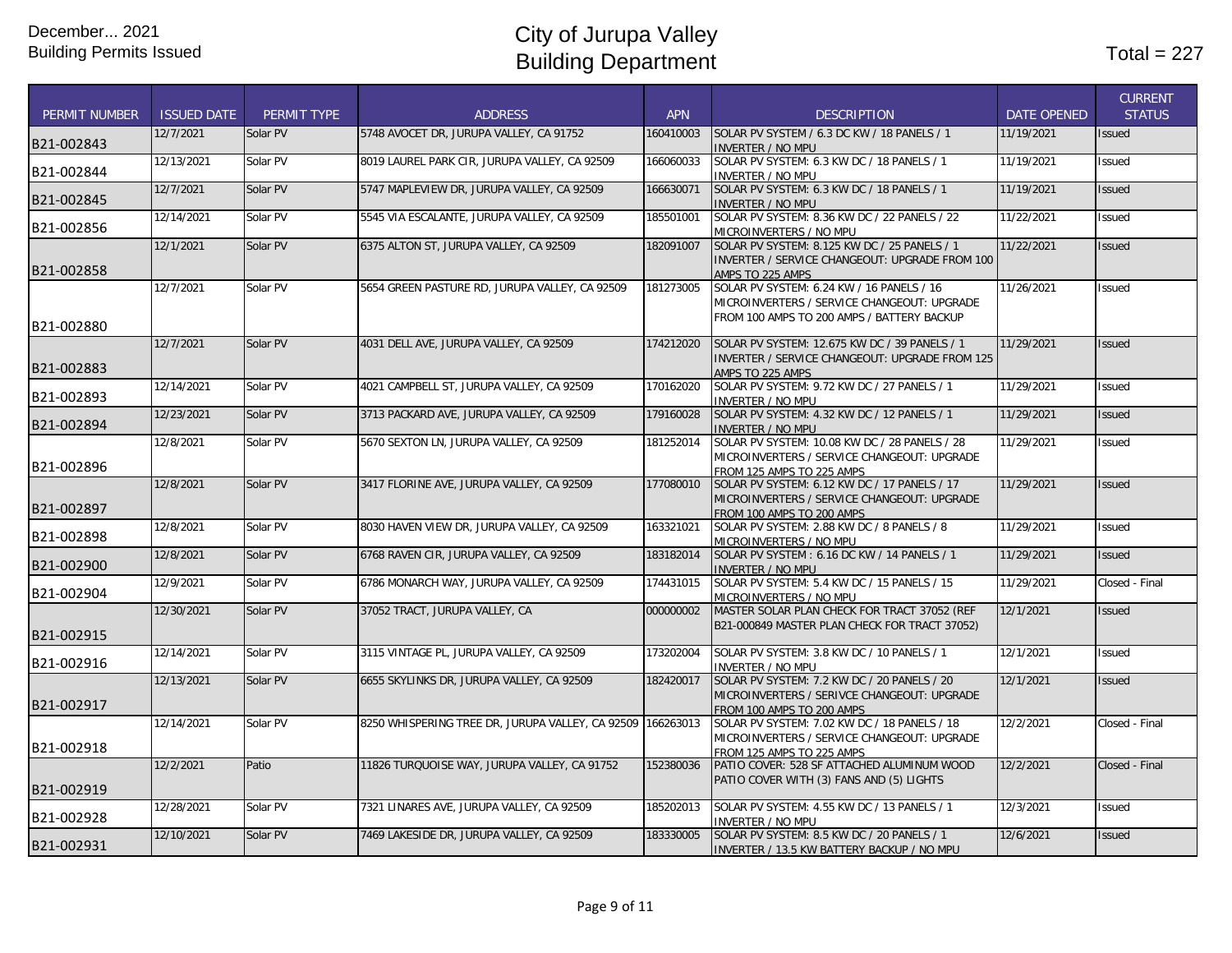| <b>PERMIT NUMBER</b> | <b>ISSUED DATE</b> | <b>PERMIT TYPE</b>  | <b>ADDRESS</b>                                  | <b>APN</b> | <b>DESCRIPTION</b>                                                                                                                                                                                                             | <b>DATE OPENED</b> | <b>CURRENT</b><br><b>STATUS</b> |
|----------------------|--------------------|---------------------|-------------------------------------------------|------------|--------------------------------------------------------------------------------------------------------------------------------------------------------------------------------------------------------------------------------|--------------------|---------------------------------|
| B21-002932           | 12/14/2021         | Solar PV            | 6803 CACHE WAY, JURUPA VALLEY, CA 91752         | 157320012  | SOLAR PV SYSTEM: 8.69 KW DC / 22 PANELS / 22<br>MICROINVERTERS / NO MPU                                                                                                                                                        | 12/6/2021          | Issued                          |
| B21-002936           | 12/14/2021         | Solar PV            | 11562 WINNICUT CT, JURUPA VALLEY, CA 91752      | 157331015  | SOLAR PV SYSTEM: 10.2 KW DC / 24 PANELS / 1<br><b>INVERTER / NO MPU</b>                                                                                                                                                        | 12/6/2021          | <b>Issued</b>                   |
| B21-002937           | 12/15/2021         | Solar PV            | 3906 STANTON ST, JURUPA VALLEY, CA 92509        | 170102001  | SOLAR PV SYSTEM: 8.25 KW DC / 22 PANELS / 22<br>MICROINVERTERS / NO MPU                                                                                                                                                        | 12/6/2021          | <b>Issued</b>                   |
| B21-002938           | 12/14/2021         | Solar PV            | 7894 JAYHAWK DR, JURUPA VALLEY, CA 92509        | 183440050  | SOLAR PV SYSTEM: 10.22 KW DC / 28 PANELS / 1<br><b>INVERTER / NO MPU</b>                                                                                                                                                       | 12/6/2021          | <b>Issued</b>                   |
| B21-002939           | 12/28/2021         | Solar PV            | 4070 FIRCREST LN, JURUPA VALLEY, CA 92509       | 169080024  | SOLAR PV SYSTEM: 11.55 KW DC / 33 PANELS / 1<br><b>INVERTER / NO MPU</b>                                                                                                                                                       | 12/6/2021          | Issued                          |
| B21-002940           | 12/28/2021         | Solar PV            | 5141 POINSETTA PL, JURUPA VALLEY, CA 92509      | 167181012  | SOLAR PV SYSTEM: 12.41 KW DC / 34 PANELS / 34<br>MICROINVERTERS / NO MPU                                                                                                                                                       | 12/6/2021          | <b>Issued</b>                   |
| B21-002941           | 12/14/2021         | Solar PV            | 9240 LIMONITE AVE, JURUPA VALLEY, CA 92509      | 163022012  | SOLAR PV SYSTEM: 10.08 KW DC / 32 PANELS / 32<br>MICROINVERTERS / NO MPU                                                                                                                                                       | 12/7/2021          | Issued                          |
| B21-002942           | 12/7/2021          | Patio               | 12043 MEANDER WAY, JURUPA VALLEY, CA 91752      | 157290003  | PATIO / ATTACHED 286 SQFT ALUMAWOOD                                                                                                                                                                                            | 12/7/2021          | <b>Issued</b>                   |
| B21-002943           | 12/7/2021          | <b>Fence Permit</b> | 10061 56TH ST, JURUPA VALLEY, CA 92509          | 162032009  | BLOCK WALL / FREE STANDING PER CITY STANDARD:<br>88 LNFT X 32 INCHES TALL WITH 40 INCHS TALL<br>WROUGHT IRON FENCE / 12FT X 6 FT TALL WROUGHT<br>IRON GATE / 16 FT X 6 FT WROUGHTIRON GATE / 13<br>PILASTERS PER CITY STANDARD | 12/7/2021          | <b>Issued</b>                   |
| B21-002944           | 12/7/2021          | Patio               | 5118 IEMEZ CIR, JURUPA VALLEY, CA 92509         | 181331032  | 361 AND 315SQFT ATTACHED ALUMAWOOD PATIO<br>COVER W/ 8 LEDS, 3 FANS AND 2 RECEPTICLES                                                                                                                                          | 12/7/2021          | <b>Issued</b>                   |
| B21-002946           | 12/8/2021          | Fence Permit        | 6091 BONHILL ST, JURUPA VALLEY, CA 92509        | 186091010  | BLOCK WALL / FREE STANDING PER CITY STANDARD 7<br>LNFT X 3FT 6 INCHES TALL / 38 LNFT X 6 FT TALL                                                                                                                               | 12/7/2021          | Closed - Final                  |
| B21-002947           | 12/22/2021         | Solar PV            | 8536 ROCKING HORSE CIR, JURUPA VALLEY, CA 92509 | 166150068  | SOLAR PV SYSTEM: 11.76 KW DC / 28 PANELS / 28<br>MICROINVERTERS / SERVICE CHANGEOUT: UPGRADE<br>FROM 125 AMPS TO 225 AMPS                                                                                                      | 12/7/2021          | <b>Issued</b>                   |
| B21-002948           | 12/15/2021         | Solar PV            | 5445 CEDAR ST, JURUPA VALLEY, CA 92509          | 162070026  | SOLAR PV SYSTEM: 13.65 KW DC / 35 PANELS / 1<br>INVERTER / SERVICE CHANGEOUT: UPGRADE FROM 100<br>AMPS TO 200 AMPS                                                                                                             | 12/7/2021          | Issued                          |
| B21-002958           | 12/8/2021          | Fence Permit        | 7136 RASCAL CT, JURUPA VALLEY, CA 92509         | 185493004  | RETAINING WALL PER CITY STANDARD: 3FT TALL X 5<br>LNFT / 4FT TALL X 5 LNFT / 5FT TALL X 5 LNFT / 6FT<br>TALL X 95 LNFT                                                                                                         | 12/8/2021          | <b>Issued</b>                   |
| B21-002960           | 12/20/2021         | Solar PV            | 7865 CORTE CASTILLO, JURUPA VALLEY, CA 92509    | 183440068  | SOLAR PV SYSTEM: 8.5 KW DC / 20 PANELS / 1<br>INVERTER / BATTERY BACKUP 13.5 KW / NO MPU                                                                                                                                       | 12/8/2021          | <b>Issued</b>                   |
| B21-002961           | 12/20/2021         | Solar PV            | 5405 BLUE SPRINGS CIR, JURUPA VALLEY, CA 92509  | 181281016  | SOLAR PV SYSTEM: 8.5 KW DC / 20 PANELS / 1<br>INVERTER / BATTERY BACKUP 13.5 KW / NO MPU                                                                                                                                       | 12/9/2021          | <b>Issued</b>                   |
| B21-002963           | 12/9/2021          | Fence Permit        | 5264 24TH ST, JURUPA VALLEY, CA 92509           | 178181003  | CHAIN LINK FENCE / 360 LNFT X 6FT TALL                                                                                                                                                                                         | 12/9/2021          | Issued                          |
| B21-002974           | 12/21/2021         | Solar PV            | 6280 FERDINAND ST, JURUPA VALLEY, CA 92509      | 000000002  | SOLAR PV SYSTEM - 4.9 KW 14 AC MODULES - REF<br>MASTER SOLAR B21-000503                                                                                                                                                        | 12/13/2021         | <b>Issued</b>                   |
| B21-002975           | 12/21/2021         | Solar PV            | 6292 FERDINAND ST, JURUPA VALLEY, CA 92509      | 000000002  | SOLAR PV SYSTEM - 4.2 KW 12 AC MODULES - REF<br>MASTER SOLAR B21-000503                                                                                                                                                        | 12/13/2021         | Issued                          |
| B21-002976           | 12/21/2021         | Solar PV            | 6293 FERDINAND ST, JURUPA VALLEY, CA 92509      | 000000002  | SOLAR PV SYSTEM - 4.9 KW 14 AC MODULES - REF<br>MASTER SOLAR B21-000503                                                                                                                                                        | 12/13/2021         | <b>Issued</b>                   |
| B21-002977           | 12/21/2021         | Solar PV            | 6281 FERDINAND ST, JURUPA VALLEY, CA 92509      | 000000002  | SOLAR PV SYSTEM - 4.9 KW 14 AC MODULES - REF<br>MASTER SOLAR B21-000503                                                                                                                                                        | 12/13/2021         | Issued                          |
| B21-002979           | 12/13/2021         | Patio               | 10481 LATOUR LN, JURUPA VALLEY, CA 91752        | 156272011  | 12 X 20 ALUMAWOOD PATIO COVER / ATTACHED / NO<br><b>ELECTRICAL</b>                                                                                                                                                             | 12/13/2021         | <b>Issued</b>                   |